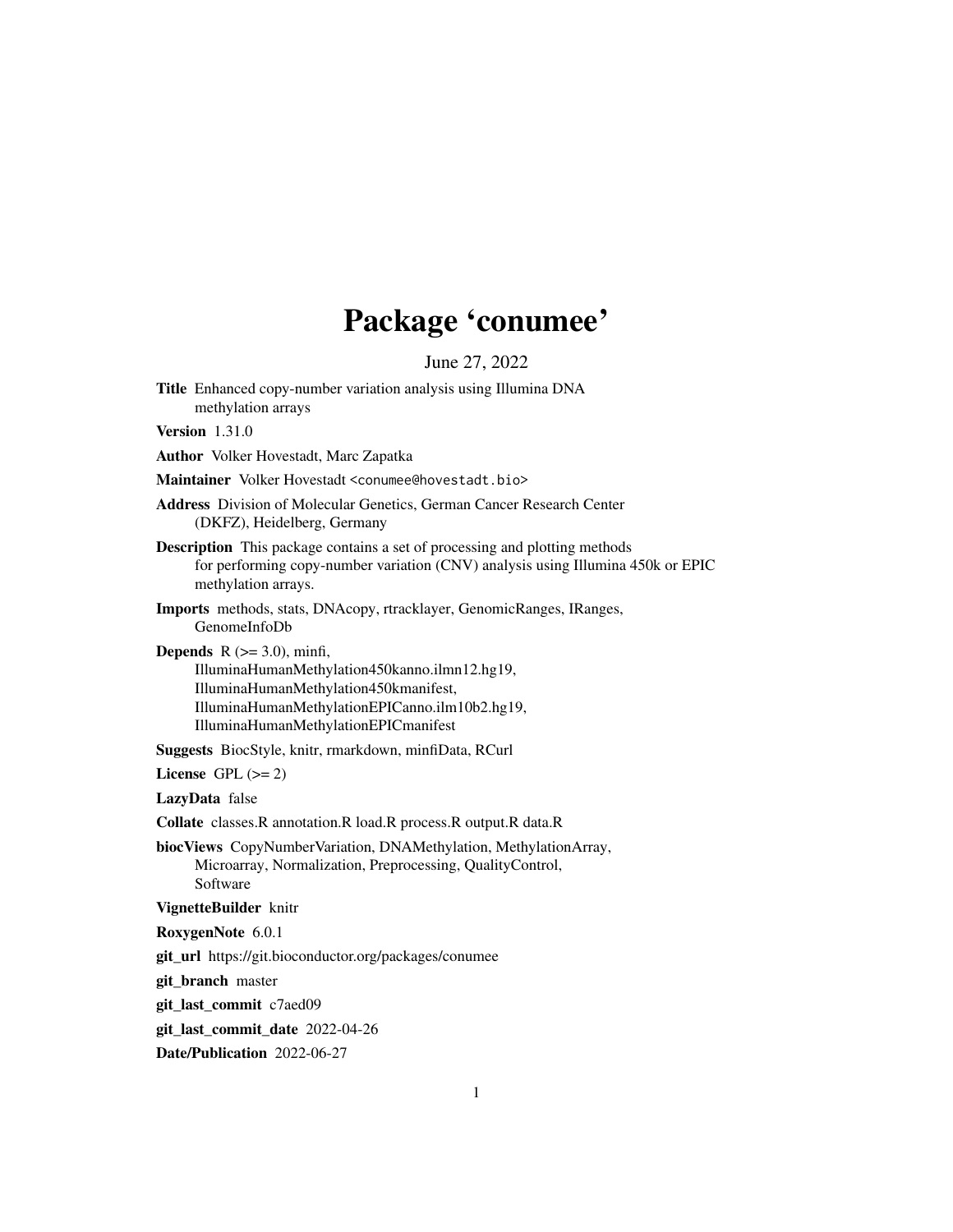## <span id="page-1-0"></span>R topics documented:

|       |                                                                                                         | $\overline{4}$ |
|-------|---------------------------------------------------------------------------------------------------------|----------------|
|       |                                                                                                         | $\overline{5}$ |
|       |                                                                                                         | -6             |
|       |                                                                                                         | $\overline{7}$ |
|       |                                                                                                         |                |
|       |                                                                                                         | 8              |
|       |                                                                                                         |                |
|       |                                                                                                         |                |
|       | $CNV. detailplot_{w} = 12$                                                                              |                |
|       |                                                                                                         |                |
|       |                                                                                                         |                |
|       |                                                                                                         |                |
|       |                                                                                                         |                |
|       |                                                                                                         |                |
|       |                                                                                                         |                |
|       |                                                                                                         |                |
|       |                                                                                                         |                |
|       |                                                                                                         |                |
|       |                                                                                                         |                |
|       |                                                                                                         |                |
|       | $tegaBRCA.sentrix2name \ldots \ldots \ldots \ldots \ldots \ldots \ldots \ldots \ldots \ldots \ldots 24$ |                |
| Index |                                                                                                         | 25             |
|       |                                                                                                         |                |

CNV.analysis-class *CNV.analysis class*

#### Description

CNV analysis data of a single sample is stored in this class

#### Usage

```
## S4 method for signature 'CNV.analysis'
show(object)
```
## S4 method for signature 'CNV.analysis' names(x)

## S4 replacement method for signature 'CNV.analysis'  $names(x)$  <- value

## S4 method for signature 'CNV.analysis' coef(object)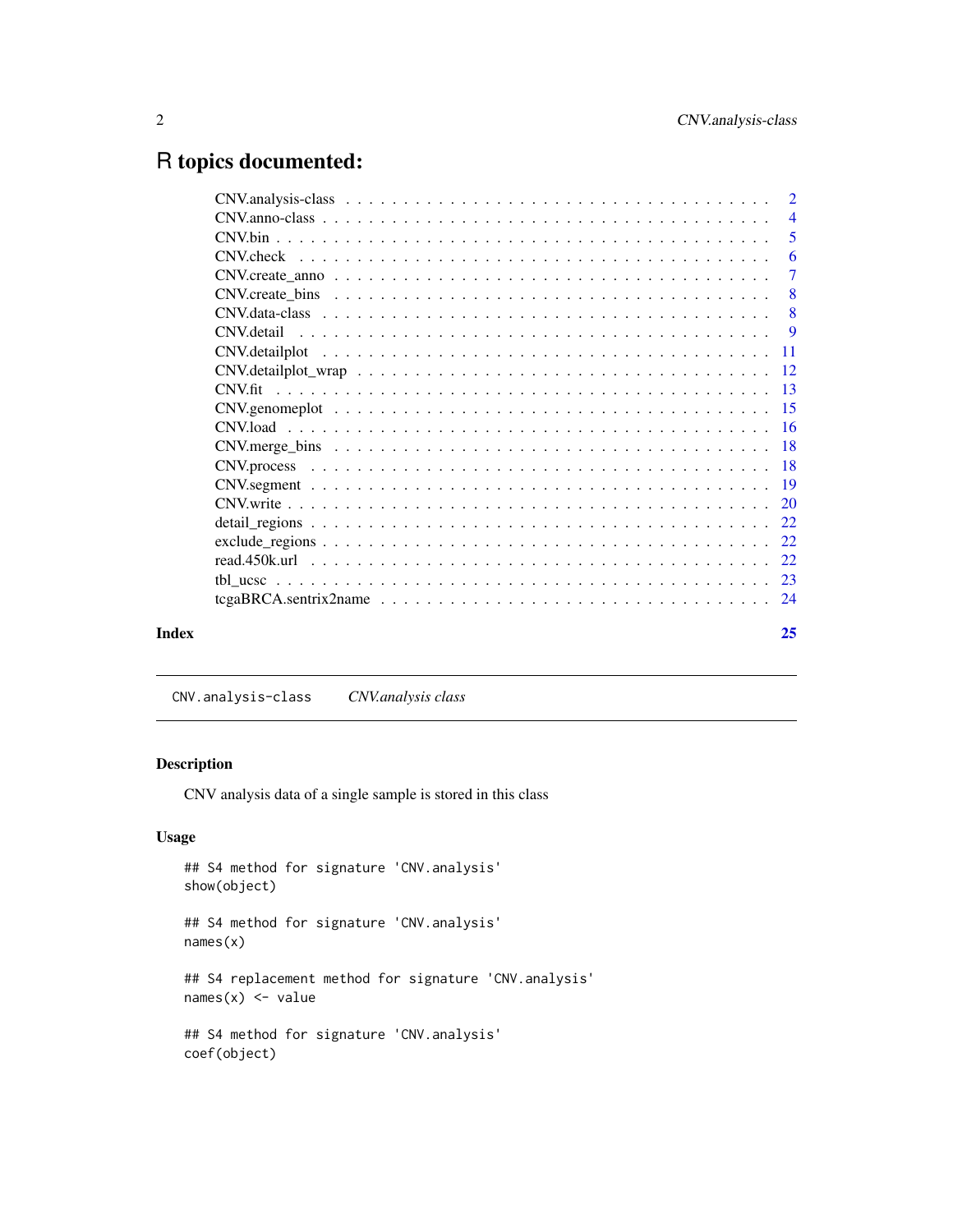#### CNV.analysis-class 3

#### Arguments

| object       | CNV.analysis object                             |
|--------------|-------------------------------------------------|
| $\mathsf{x}$ | CNV. analysis object (defined by show generic). |
| value        | Replacement names.                              |

#### Details

Use CNV. fit to create. Modified by CNV.bin, CNV.detail and CNV.segment.

#### Value

CNV.analysis class.

#### Author(s)

Volker Hovestadt <conumee@hovestadt.bio>

```
# prepare
library(minfiData)
data(MsetEx)
d <- CNV.load(MsetEx)
anno <- CNV.create_anno()
# create object
x <- CNV.fit(query = d['GroupB_1'], ref = d[c('GroupA_1', 'GroupA_2', 'GroupA_3')], anno)
# modify object
x \leftarrow \text{CNN}.\text{bin}(x)x <- CNV.detail(x)
x <- CNV.segment(x)
# general information
x
show(x)
# coefficients of linear regression
coef(x)
# show or replace sample name
names(x)
names(x) <- 'Sample 1'
# output plots
CNV.genomeplot(x)
CNV.genomeplot(x, \text{ chr} = 'chr6')#CNV.detailplot(x, name = 'MYCN')
#CNV.detailplot_wrap(x)
CNV.write(x, what = 'segments')
```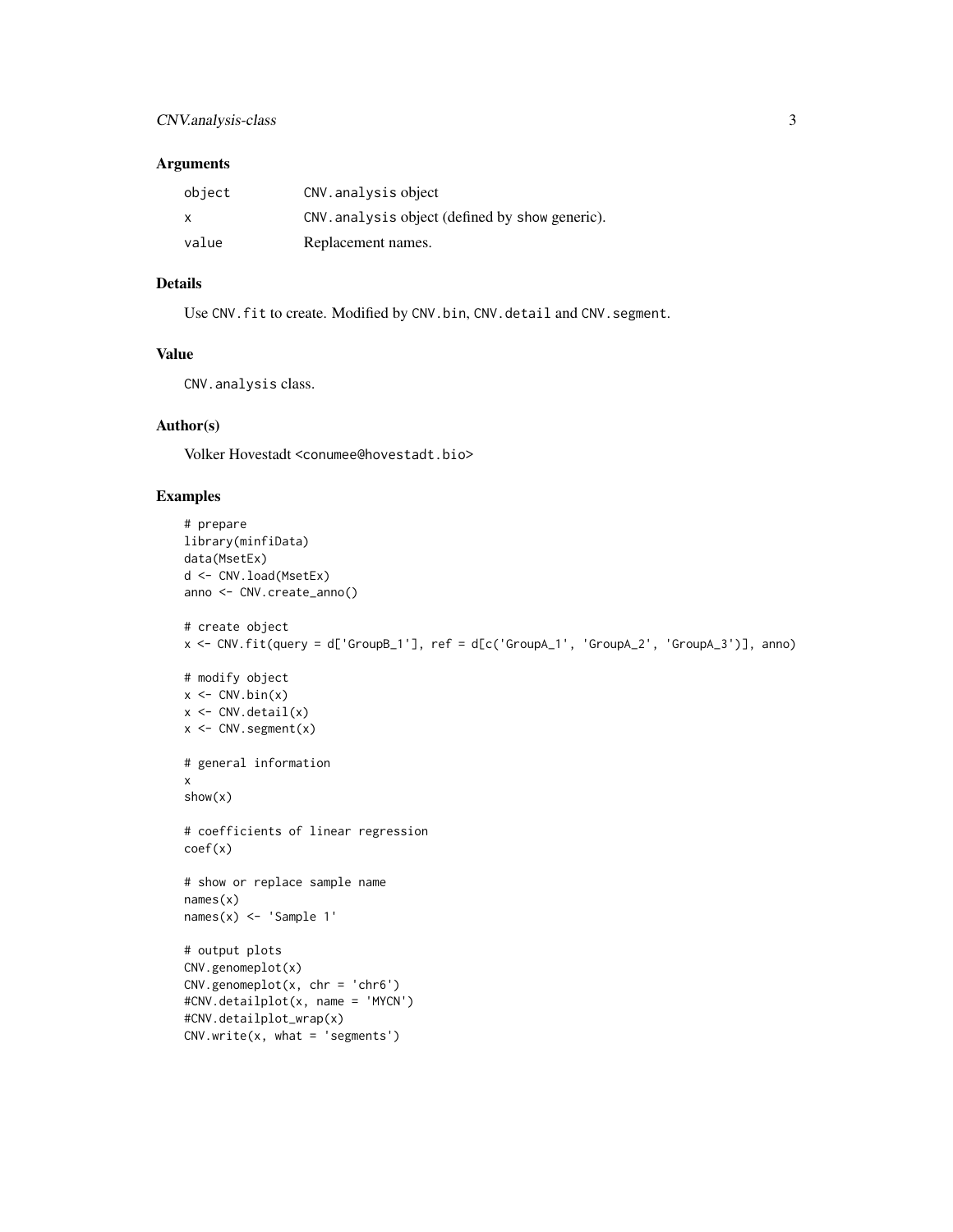<span id="page-3-0"></span>CNV.anno-class *CNV.anno class*

#### Description

Annotations required for CNV analysis are stored in this class.

#### Usage

## S4 method for signature 'CNV.anno' show(object)

#### Arguments

object CNV.anno object

#### Details

This class does not contain any sample data. Use CNV.create\_anno to create.

#### Value

CNV.anno class.

#### Author(s)

Volker Hovestadt <conumee@hovestadt.bio>

#### Examples

# create object anno <- CNV.create\_anno()

# general information anno show(anno)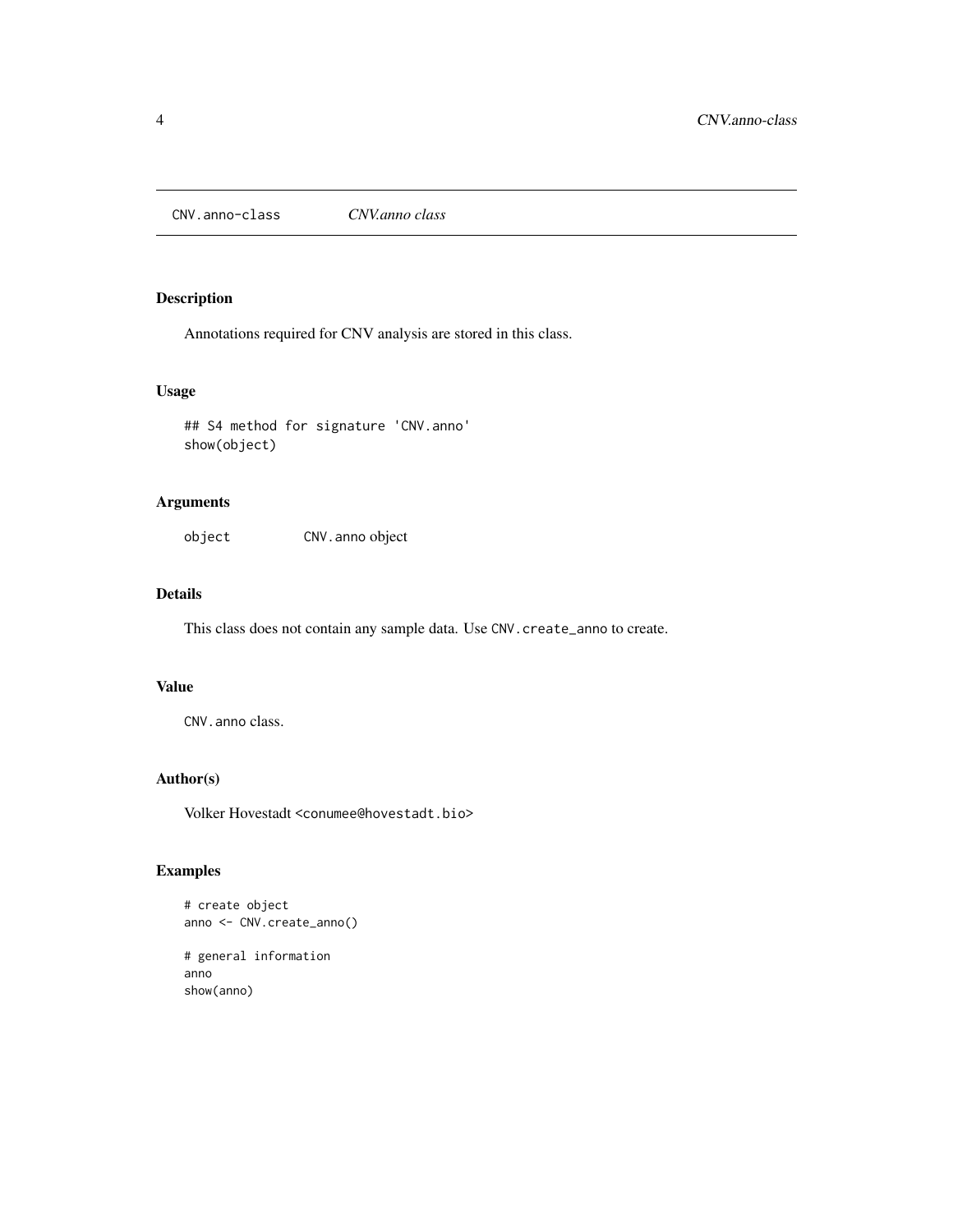<span id="page-4-0"></span>

#### Description

Combine single probe intensitiy values into predefined bins.

#### Usage

```
CNV.bin(object, ...)
```

```
## S4 method for signature 'CNV.analysis'
CNV.bin(object)
```
#### Arguments

| object   | CNV. analysis object.                                         |
|----------|---------------------------------------------------------------|
| $\cdots$ | Additional parameters (CNV. bin generic, currently not used). |

#### Details

The median intensity per bin is calculated. Bins are defined using CNV.create\_anno. A value by which all probe and bin intensity values are shifted in subsequent analysis steps is calculated by minimizing the median absolute deviation from all bins to zero (ideally shifting the copy-neutral state to 0).

#### Value

CNV.analysis object.

#### Author(s)

Volker Hovestadt <conumee@hovestadt.bio>

```
# prepare
library(minfiData)
data(MsetEx)
d <- CNV.load(MsetEx)
data(detail_regions)
anno <- CNV.create_anno(detail_regions = detail_regions)
# create object
x <- CNV.fit(query = d['GroupB_1'], ref = d[c('GroupA_1', 'GroupA_2', 'GroupA_3')], anno)
# modify object
x \leftarrow \text{CNV}.\text{bin}(x)#x <- CNV.detail(x)
```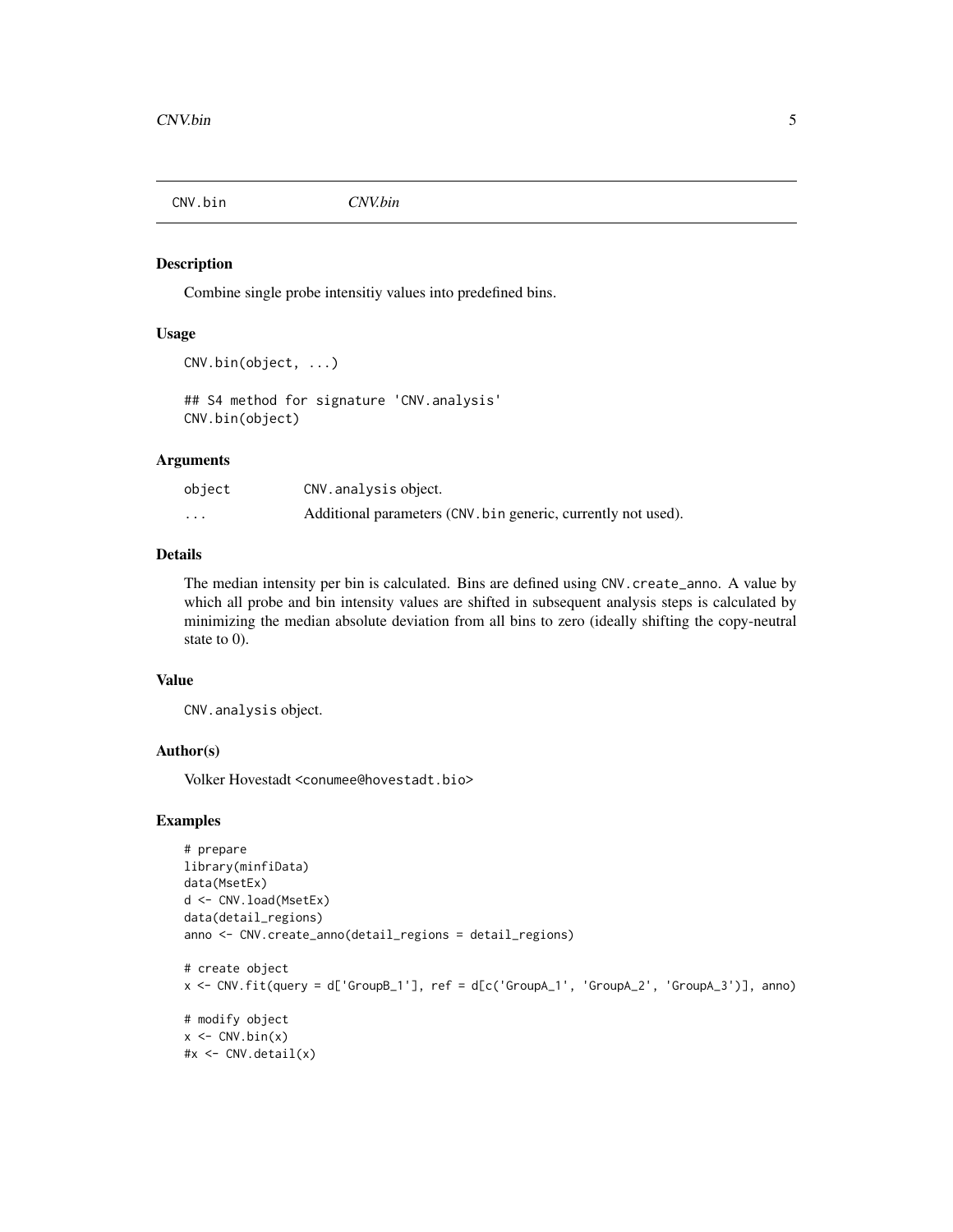```
#x <- CNV.segment(x)
# general information
x
show(x)
# coefficients of linear regression
coef(x)
# show or replace sample name
names(x)
names(x) <- 'Sample 1'
```
CNV.check *CNV.check*

#### Description

Check intensity values.

#### Usage

CNV.check(object)

## S4 method for signature 'CNV.data' CNV.check(object)

#### Arguments

object CNV.data object.

#### Details

This method checks if intensities are positive and not NA. If not, they are set to 1. Warnings are given if intensities are abnormally high or low (> 50000 or < 5000, respectively).

#### Value

CNV.data object.

#### Author(s)

Volker Hovestadt <conumee@hovestadt.bio>

<span id="page-5-0"></span>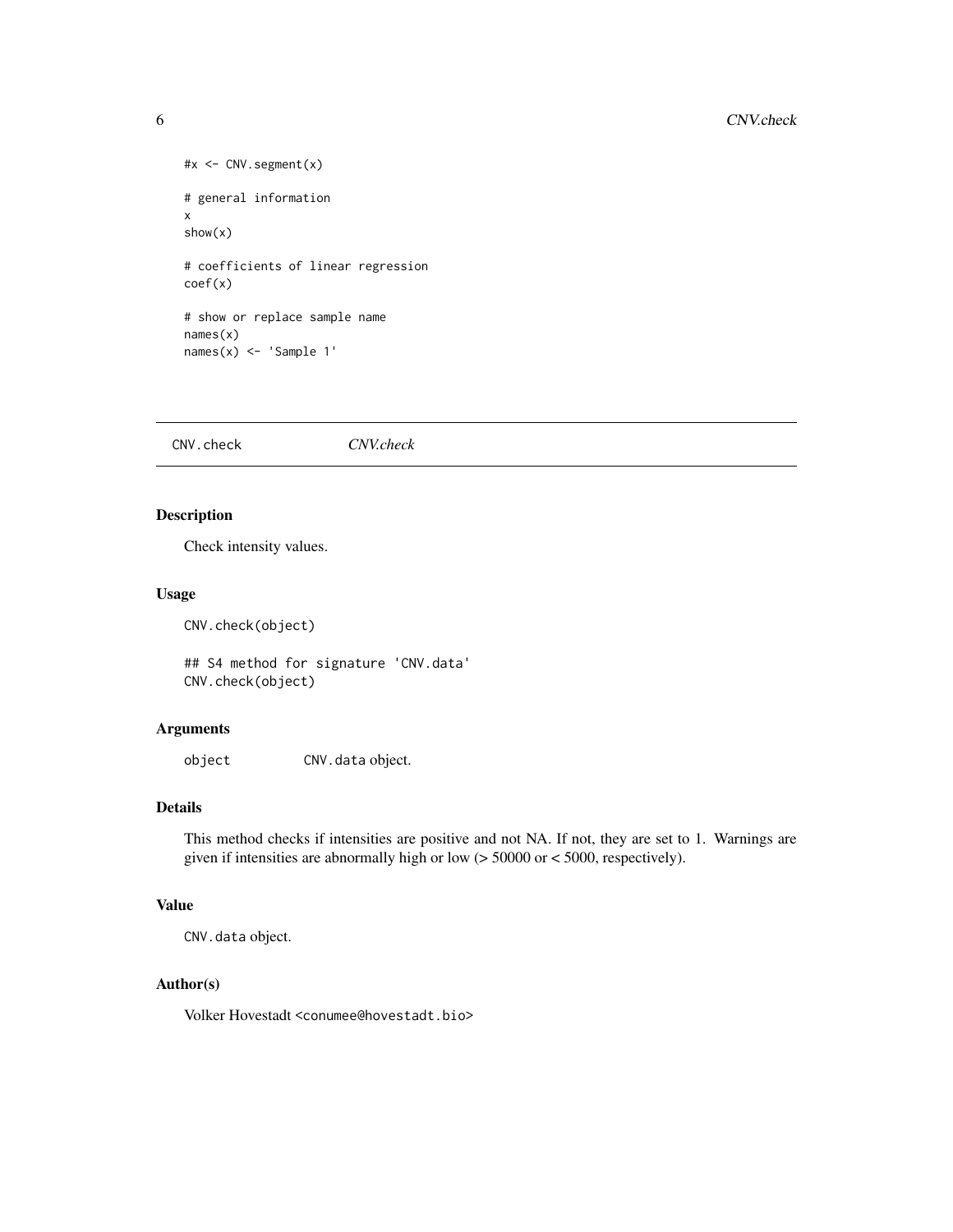<span id="page-6-0"></span>CNV.create\_anno *CNV.create\_anno*

#### Description

Create annotations for CNV analysis.

#### Usage

```
CNV.create_anno(bin_minprobes = 15, bin_minsize = 50000,
 bin_maxsize = 5000000, array_type = "450k", chrXY = FALSE,
  exclude_regions = NULL, detail_regions = NULL)
```
#### Arguments

| bin_minprobes   | numeric. Minimum number of probes per bin. Bins are interatively merged with<br>neighboring bin until minimum number is reached. |  |
|-----------------|----------------------------------------------------------------------------------------------------------------------------------|--|
| bin_minsize     | numeric. Minimum size of a bin.                                                                                                  |  |
| bin_maxsize     | numeric. Maximum size of a bin. Merged bins that are larger are filtered out.                                                    |  |
| array_type      | character. One of 450k, EPIC, or overlap. Defaults to 450k.                                                                      |  |
| chrXY           | logical. Should chromosome X and Y be included in the analysis?                                                                  |  |
| exclude_regions |                                                                                                                                  |  |
|                 | GRanges object or path to bed file containing genomic regions to be excluded.                                                    |  |
|                 | detail_regions GRanges object or path to bed file containing genomic regions to be examined<br>in detail.                        |  |

### Details

This function collects all annotations required for CNV analysis using Illumina 450k or EPIC arrays. The output CNV.anno object is not editable. Rerun CNV.create\_anno to change parameters.

#### Value

CNV.anno object.

#### Author(s)

Volker Hovestadt <conumee@hovestadt.bio>

```
# create annotation object
anno <- CNV.create_anno()
anno
```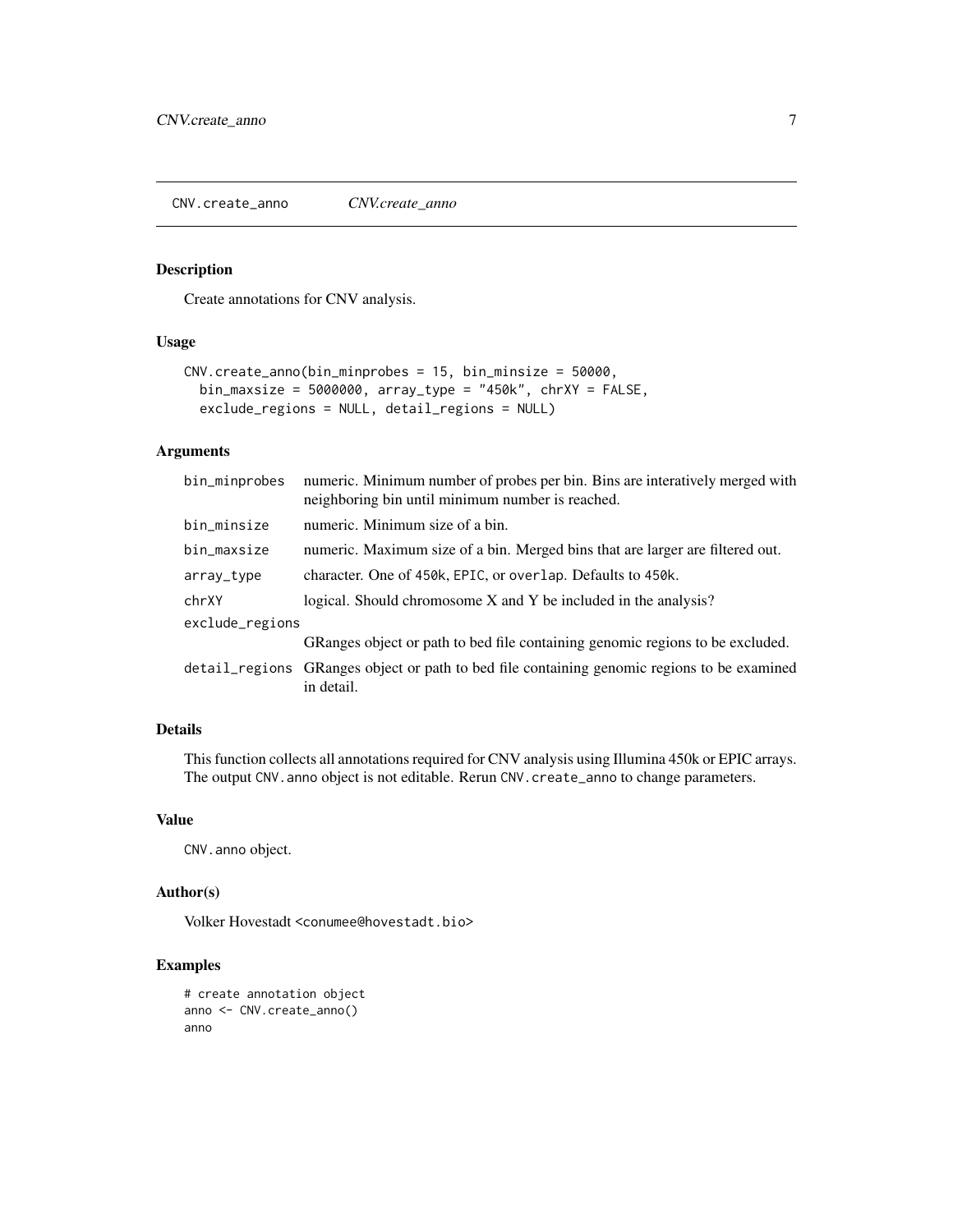<span id="page-7-0"></span>CNV.create\_bins *CNV.create\_bins*

#### Description

Split genome into bins of defined size.

#### Usage

```
CNV.create_bins(hg19.anno, bin_minsize = 50000, hg19.gap, hg19.exclude)
```
#### Arguments

hg19.anno foo bin\_minsize foo hg19.gap foo hg19.exclude foo

#### Value

GRanges object.

CNV.data-class *CNV.data class*

#### Description

Intensities of one or multiple samples are stored in this class.

#### Usage

```
## S4 method for signature 'CNV.data'
show(object)
## S4 method for signature 'CNV.data,ANY,ANY,ANY'
x[i]
## S4 method for signature 'CNV.data'
names(x)
## S4 replacement method for signature 'CNV.data'
names(x) <- value
```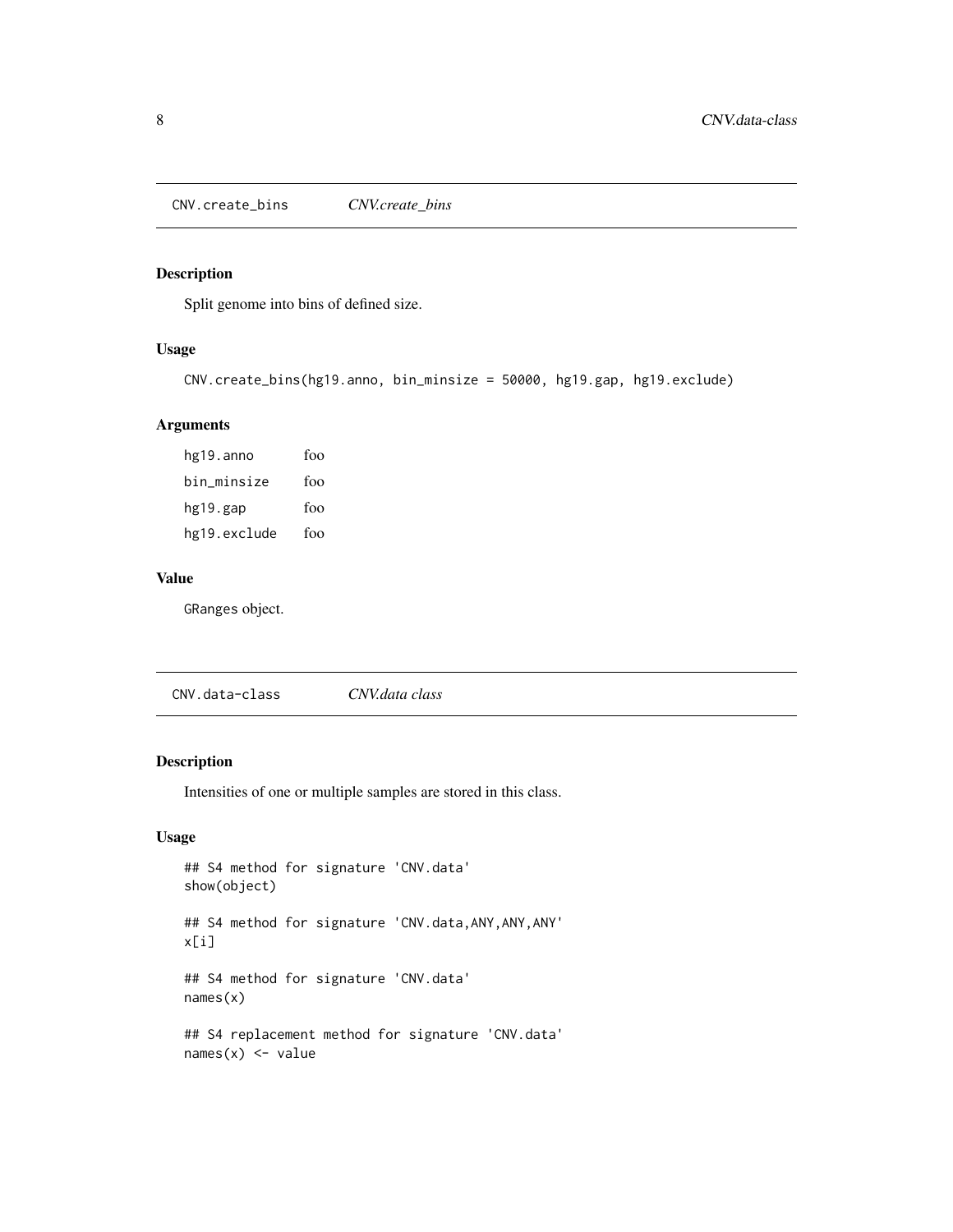#### <span id="page-8-0"></span>CNV.detail 9

#### Arguments

| object | CNV. data object                               |
|--------|------------------------------------------------|
| x      | CNV. data object (defined by Extract generic). |
|        | index. logical, numeric or character.          |
| value  | Replacement names.                             |

#### Details

Use CNV.load to create.

#### Value

CNV.data class.

#### Author(s)

Volker Hovestadt <conumee@hovestadt.bio>

#### Examples

```
# create object
library(minfiData)
data(MsetEx)
d <- CNV.load(MsetEx)
# general information
d
show(d)
# show or replace sample names
names(d)
names(d) <- toupper(names(d))
# subset samples
d[1:2]
```
CNV.detail *CNV.detail*

#### Description

Combine single probe values within detail regions.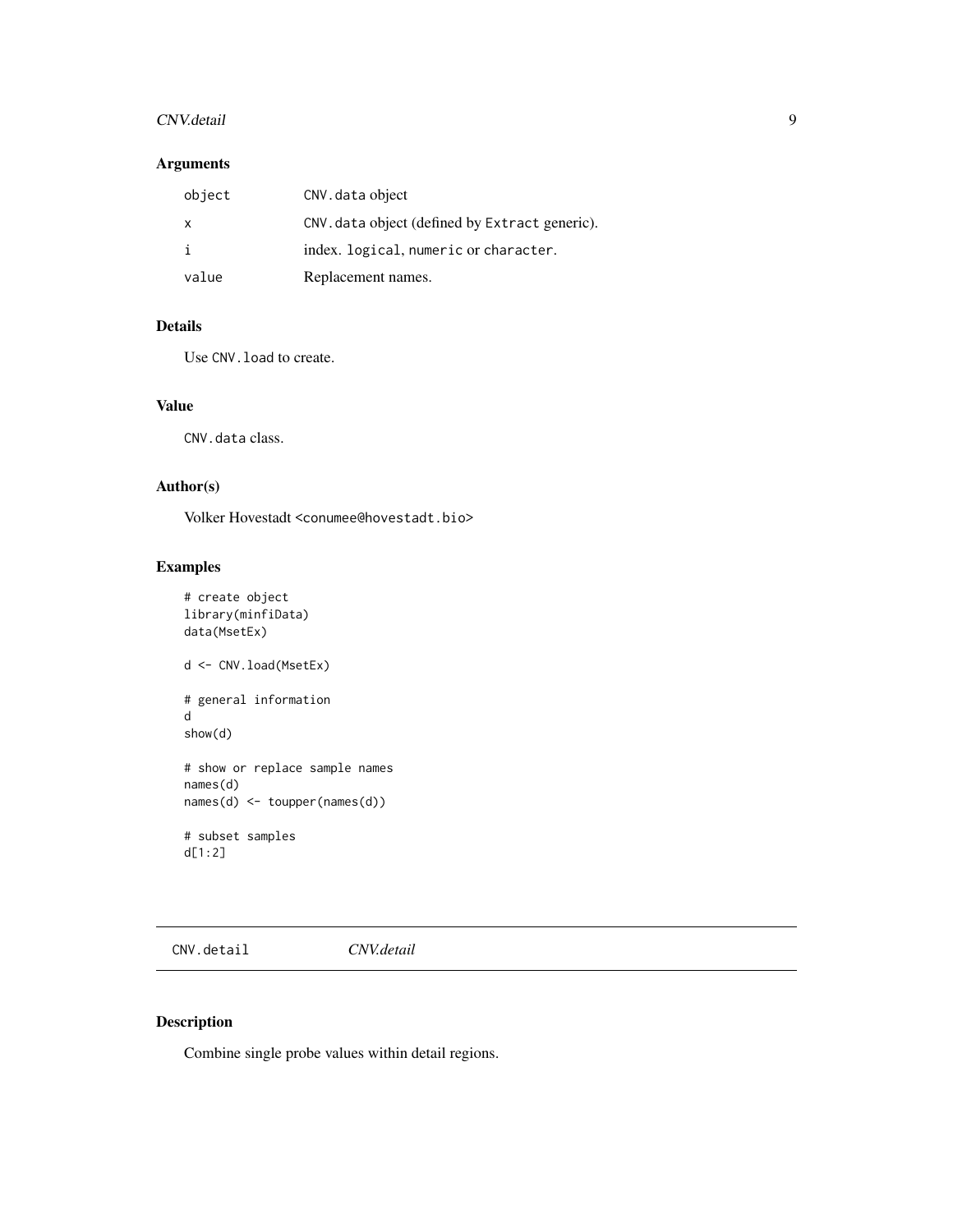#### Usage

```
CNV.detail(object, ...)
```
## S4 method for signature 'CNV.analysis' CNV.detail(object)

#### Arguments

| object   | CNV. analysis object.                                            |
|----------|------------------------------------------------------------------|
| $\cdots$ | Additional parameters (CNV. detail generic, currently not used). |

#### Details

The median intensity per detail region is calculated. Detail regions are defined using CNV.create\_anno(detail\_bed=)

#### Value

CNV.analysis object.

#### Author(s)

Volker Hovestadt <conumee@hovestadt.bio>

```
# prepare
library(minfiData)
data(MsetEx)
d <- CNV.load(MsetEx)
data(detail_regions)
anno <- CNV.create_anno(detail_regions = detail_regions)
# create object
x <- CNV.fit(query = d['GroupB_1'], ref = d[c('GroupA_1', 'GroupA_2', 'GroupA_3')], anno)
# modify object
x \leftarrow \text{CNV}.\text{bin}(x)x \leftarrow CNV.detail(x)
#x <- CNV.segment(x)
# general information
x
show(x)
# coefficients of linear regression
coef(x)
# show or replace sample name
names(x)
names(x) <- 'Sample 1'
```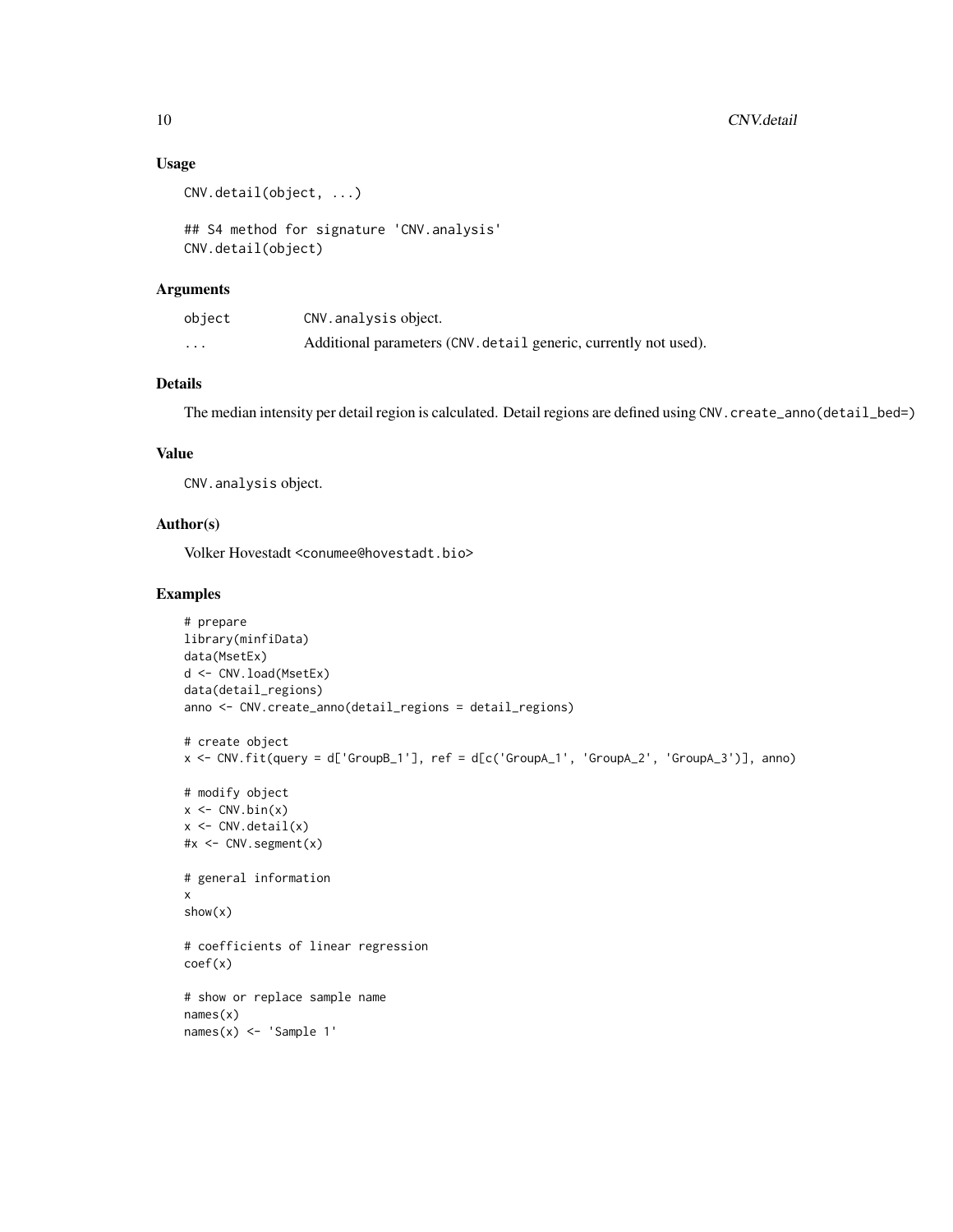#### <span id="page-10-0"></span>Description

Create CNV plot for detail region.

#### Usage

```
CNV.detailplot(object, ...)
## S4 method for signature 'CNV.analysis'
CNV.detailplot(object, name, yaxt = "l",
 ylim = c(-1.25, 1.25), set_par = TRUE, cols = c("red", "red",
  "lightgrey", "green", "green"))
```
#### Arguments

| object   | CNV. analysis object.                                                                                                                                    |
|----------|----------------------------------------------------------------------------------------------------------------------------------------------------------|
| $\cdots$ | Additional parameters (CNV. detailplot generic, currently not used).                                                                                     |
| name     | character. Name of detail region to plot.                                                                                                                |
| yaxt     | character. Include y-axis? '1': left, 'r': right, 'n': no. Defaults to '1'.                                                                              |
| vlim     | numeric vector. The y limits of the plot. Defaults to $c(-1.25, 1.25)$ .                                                                                 |
| set_par  | logical. Use recommended graphical parameters for oma and mar? Defaults to<br>TRUE. Original parameters are restored afterwards.                         |
| cols     | character vector. Colors to use for plotting intensity levels of bins. Centered<br>around 0. Defaults to c('red', 'red', 'lightgrey', 'green', 'green'). |

#### Details

This method provides the functionality for generating detail regions CNV plots. Probes are shown as dots, bins are shown as lines. See parameters for more information.

#### Value

NULL.

#### Author(s)

Volker Hovestadt <conumee@hovestadt.bio>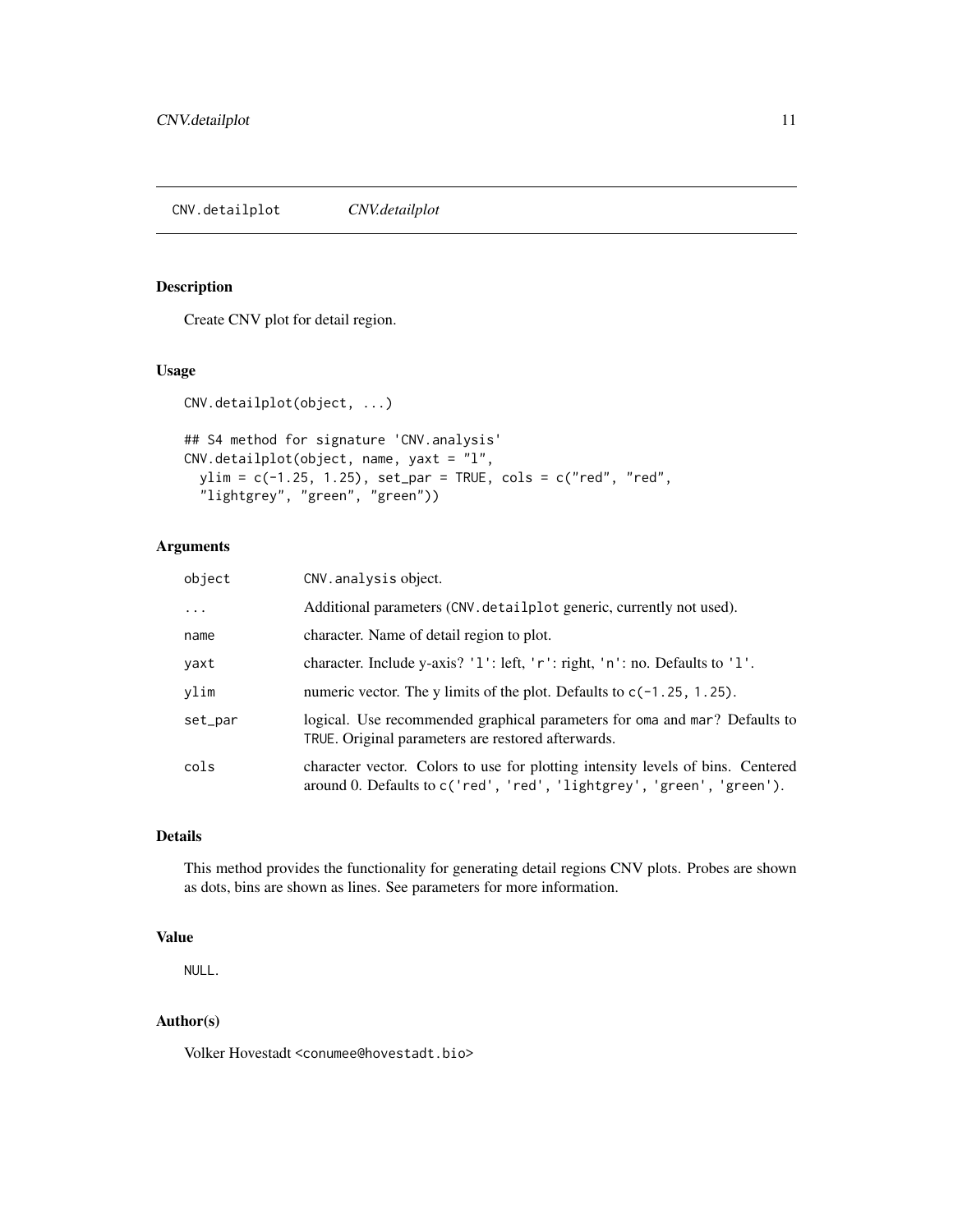#### Examples

```
# prepare
library(minfiData)
data(MsetEx)
d <- CNV.load(MsetEx)
data(detail_regions)
anno <- CNV.create_anno(detail_regions = detail_regions)
# create/modify object
x <- CNV.segment(CNV.detail(CNV.bin(CNV.fit(query = d['GroupB_1'],
    ref = d[c('GroupA_1', 'GroupA_2', 'GroupA_3')], anno))))
# output plots
CNV.genomeplot(x)
CNV.genomeplot(x, \text{chr} = 'chr6')CNV.detailplot(x, name = 'PTEN')
CNV.detailplot_wrap(x)
# output text files
CNV.write(x, what = 'segments')CNV.write(x, what = 'detail')CNV.write(x, what = 'bins')CNV.write(x, what = 'probes')
```
CNV.detailplot\_wrap *CNV.detailplot\_wrap*

#### Description

Create CNV plot for all detail regions.

#### Usage

```
CNV.detailplot_wrap(object, ...)
```

```
## S4 method for signature 'CNV.analysis'
CNV.detailplot_wrap(object, set_par = TRUE,
 main = NULL, ...)
```
#### Arguments

| object  | CNV. analysis object.                                                                                                            |
|---------|----------------------------------------------------------------------------------------------------------------------------------|
| .       | Additional paramters supplied to CNV. detailplot.                                                                                |
| set_par | logical. Use recommended graphical parameters for oma and mar? Defaults to<br>TRUE. Original parameters are restored afterwards. |
| main    | character. Title of the plot. Defaults to sample name.                                                                           |

<span id="page-11-0"></span>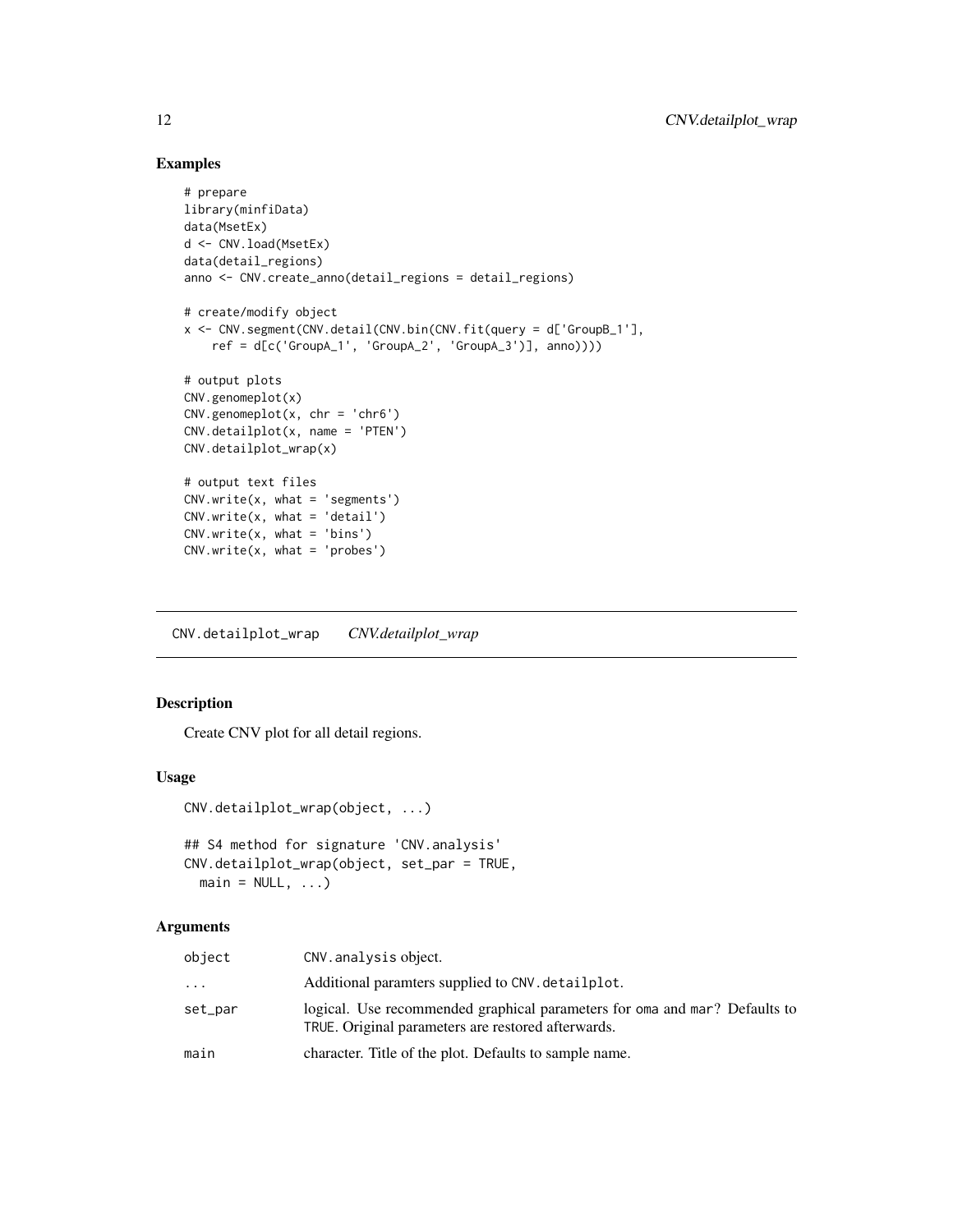#### <span id="page-12-0"></span> $C$ NV.fit 13

### Details

This method is a wrapper of the CNV.detailplot method to plot all detail regions.

#### Value

NULL.

#### Author(s)

Volker Hovestadt <conumee@hovestadt.bio>

#### Examples

```
# prepare
library(minfiData)
data(MsetEx)
d <- CNV.load(MsetEx)
data(detail_regions)
anno <- CNV.create_anno(detail_regions = detail_regions)
# create/modify object
x <- CNV.segment(CNV.detail(CNV.bin(CNV.fit(query = d['GroupB_1'],
    ref = d[c('GroupA_1', 'GroupA_2', 'GroupA_3')], anno))))
# output plots
CNV.genomeplot(x)
CNV.genomeplot(x, chr = 'chr6')
CNV.detailplot(x, name = 'PTEN')
CNV.detailplot_wrap(x)
# output text files
CNV.write(x, what = 'segments')CNV.write(x, what = 'detail')
CNV.write(x, what = 'bins')
CNV.write(x, what = 'probes')
```
CNV.fit *CNV.fit*

#### Description

Normalize query sample intensities by fitting intensities to reference set using a linear regression model.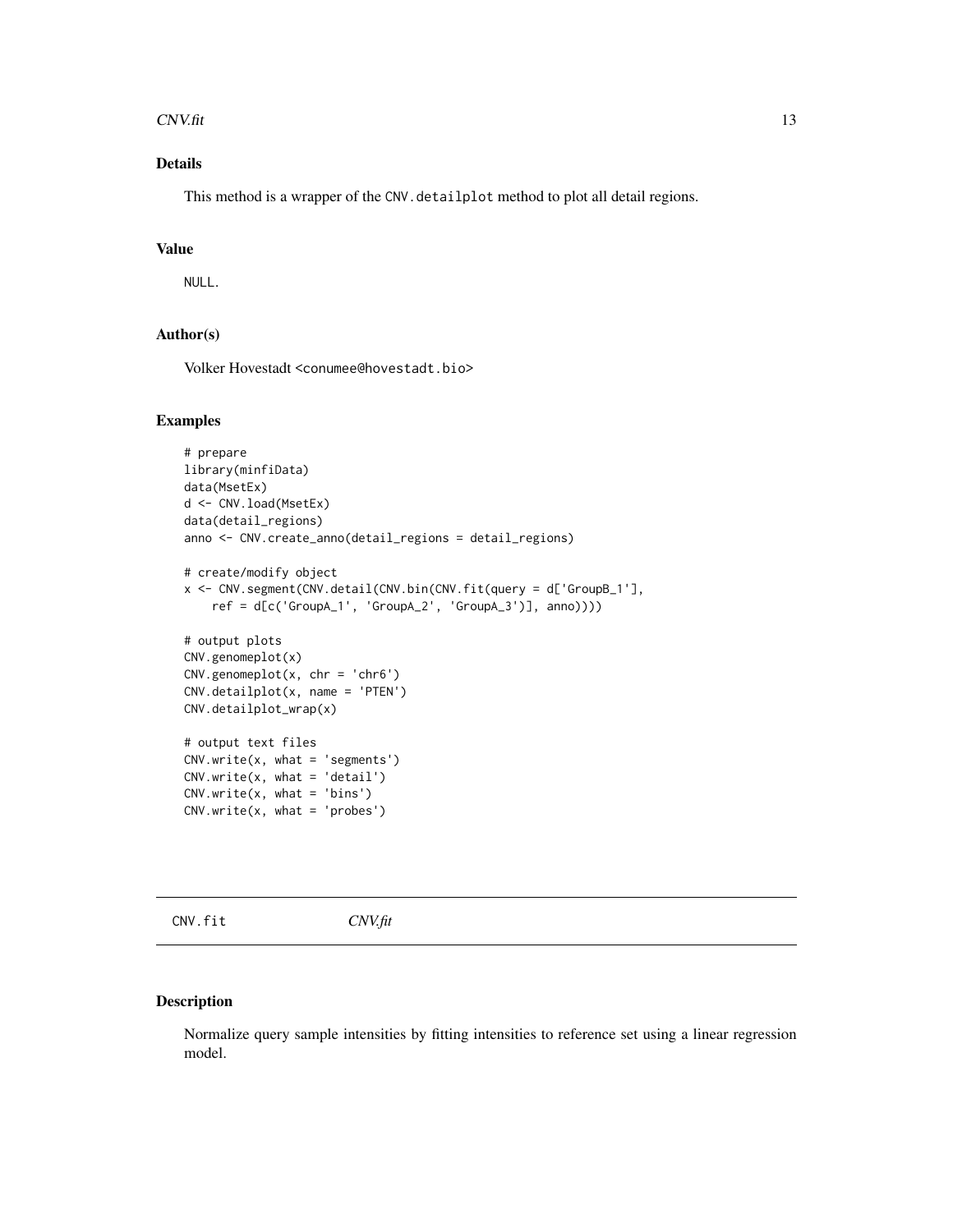#### Usage

```
CNV.fit(query, ref, anno, ...)
```

```
## S4 method for signature 'CNV.data,CNV.data,CNV.anno'
CNV.fit(query, ref, anno, name = NULL,
  intercept = TRUE)
```
### Arguments

| query      | CNV. data object of query sample (single sample).             |  |
|------------|---------------------------------------------------------------|--|
| ref        | CNV. data object of reference set.                            |  |
| anno       | CNV. anno object. Use CNV. create_anno do create.             |  |
| $\ddots$ . | Additional parameters (CNV. fit generic, currently not used). |  |
| name       | character. Optional parameter to set query sample name.       |  |
| intercept  | logical. Should intercept be considered? Defaults to TRUE.    |  |

#### Details

The log2 ratio of query intensities versus a linear combination of reference set intensities that best reflects query intensities is calculated (as determined by linear regression). The annotations provided to CNV.fit are saved within the returned CNV.analysis object and used for subsequent analysis steps.

#### Value

CNV.analysis object.

#### Author(s)

Volker Hovestadt <conumee@hovestadt.bio>

```
# prepare
library(minfiData)
data(MsetEx)
d <- CNV.load(MsetEx)
data(detail_regions)
anno <- CNV.create_anno(detail_regions = detail_regions)
# create object
x <- CNV.fit(query = d['GroupB_1'], ref = d[c('GroupA_1', 'GroupA_2', 'GroupA_3')], anno)
# modify object
\#x <- CNV.bin(x)
#x <- CNV.detail(x)
#x <- CNV.segment(x)
# general information
```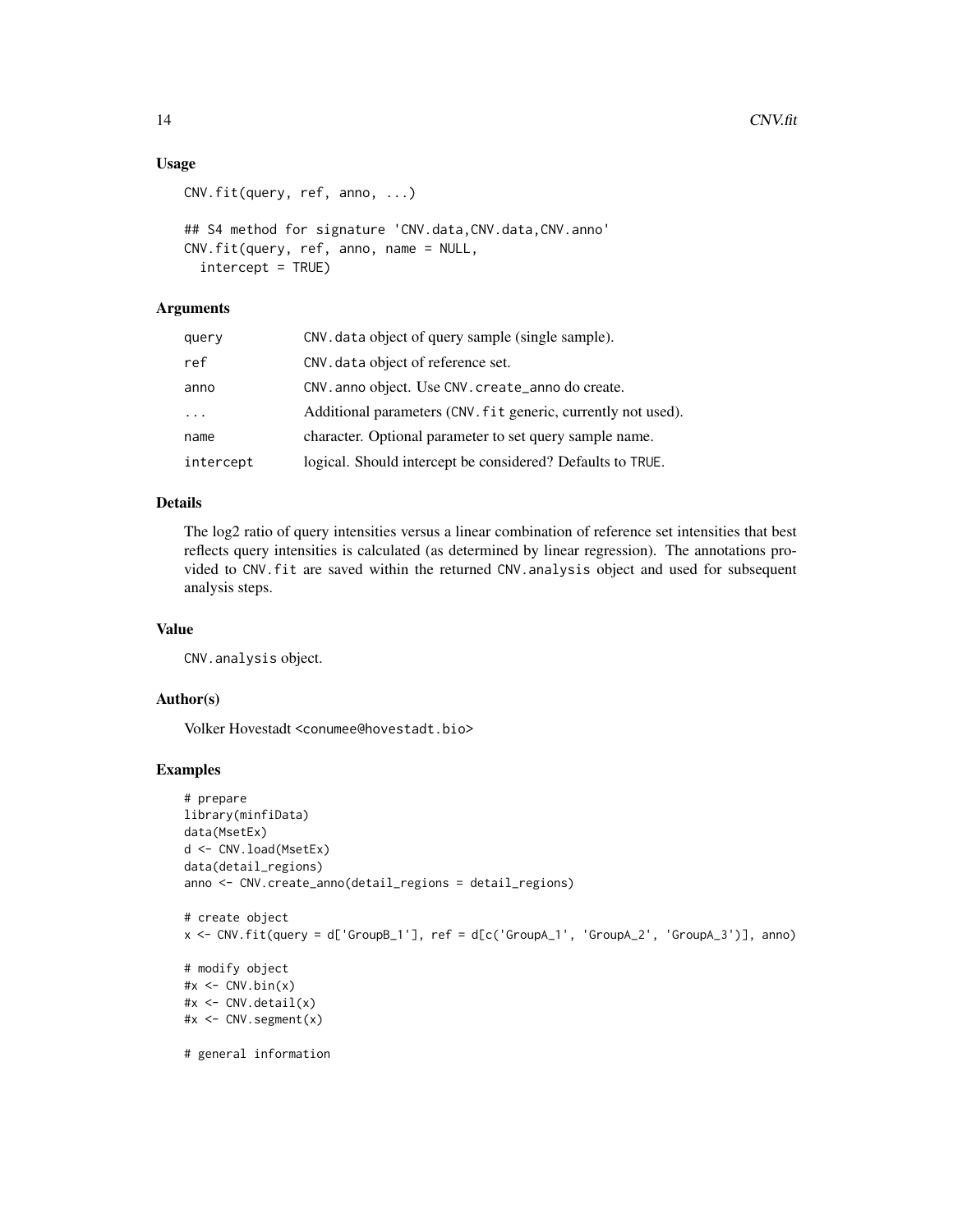#### <span id="page-14-0"></span>CNV.genomeplot 15

```
x
show(x)
# coefficients of linear regression
coef(x)
# show or replace sample name
names(x)
names(x) <- 'Sample 1'
```
CNV.genomeplot *CNV.genomeplot*

#### Description

Create CNV plot for the whole genome or chromosomes.

#### Usage

```
CNV.genomeplot(object, ...)
```

```
## S4 method for signature 'CNV.analysis'
CNV.genomeplot(object, chr = "all", chrX = TRUE,
 chrY = TRUE, centromere = TRUE, detail = TRUE, main = NULL,
 ylim = c(-1.25, 1.25), set-par = TRUE, cols = c("red", "red","lightgrey", "green", "green"))
```
#### Arguments

| object     | CNV. analysis object.                                                                                                                                    |
|------------|----------------------------------------------------------------------------------------------------------------------------------------------------------|
| $\ddots$ . | Additional parameters (CNV. detailplot generic, currently not used).                                                                                     |
| chr        | character vector. Which chromomsomes to plot. Defaults to 'all'.                                                                                         |
| chrX       | logical. Plot values for $chrX$ ? Defaults to TRUE. Set CNV. create_anno( $chrXY =$<br>FALSE) if chrX and Y should not be included at all.               |
| chrY       | logical. Plot values for chrY? Defaults to TRUE.                                                                                                         |
| centromere | logical. Show dashed lines at centromeres? Defaults to TRUE.                                                                                             |
| detail     | logical. If available, include labels of detail regions? Defaults to TRUE.                                                                               |
| main       | character. Title of the plot. Defaults to sample name.                                                                                                   |
| ylim       | numeric vector. The y limits of the plot. Defaults to $c(-1.25, 1.25)$ .                                                                                 |
| set_par    | logical. Use recommended graphical parameters for oma and mar? Defaults to<br>TRUE. Original parameters are restored afterwards.                         |
| cols       | character vector. Colors to use for plotting intensity levels of bins. Centered<br>around 0. Defaults to c('red', 'red', 'lightgrey', 'green', 'green'). |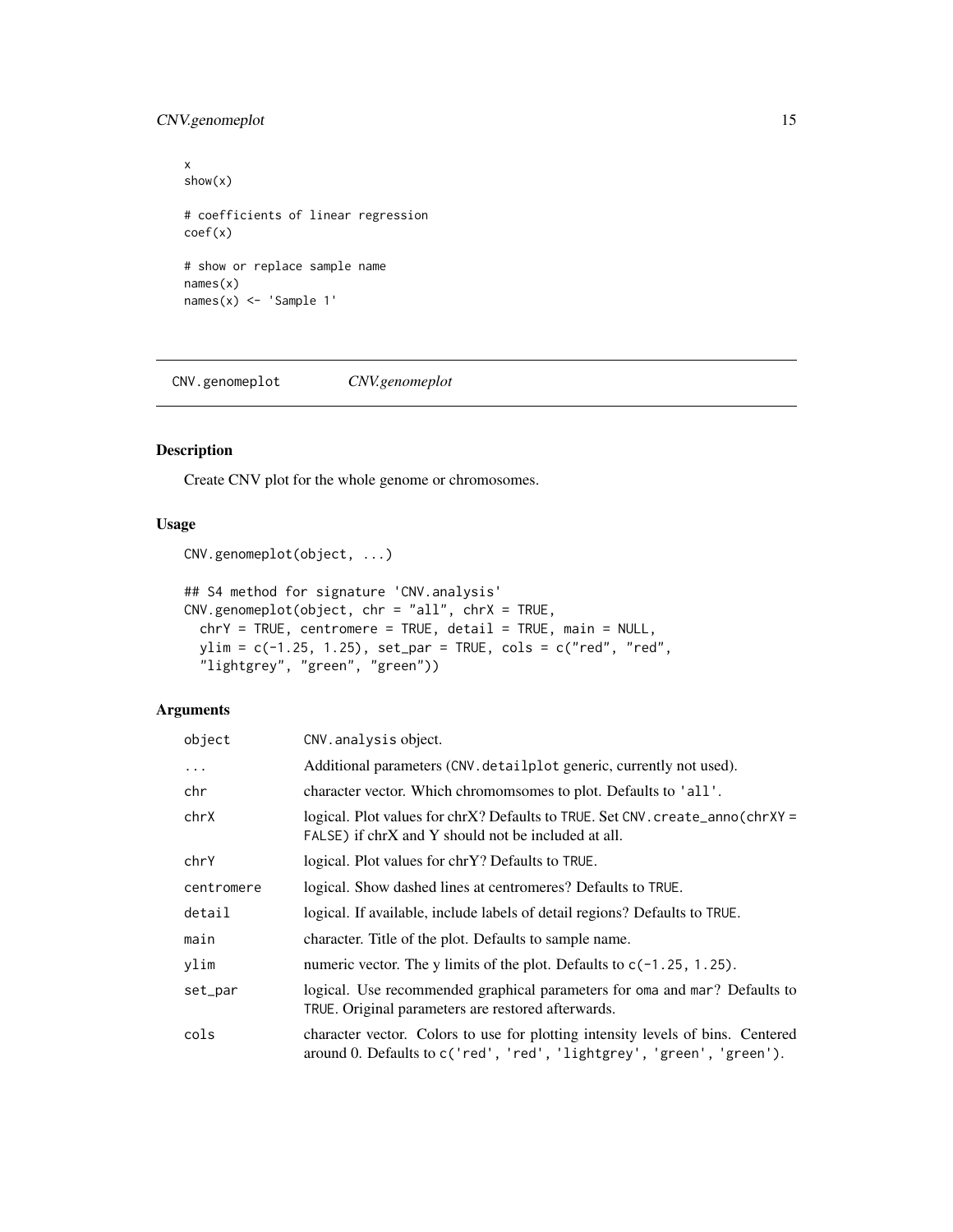#### <span id="page-15-0"></span>Details

This method provides the functionality for generating CNV plots for the whole genome or defined chromosomes. Bins are shown as dots, segments are shown as lines. See parameters for more information.

#### Value

NULL.

#### Author(s)

Volker Hovestadt <conumee@hovestadt.bio>

#### Examples

```
# prepare
library(minfiData)
data(MsetEx)
d <- CNV.load(MsetEx)
data(detail_regions)
anno <- CNV.create_anno(detail_regions = detail_regions)
# create/modify object
x <- CNV.segment(CNV.detail(CNV.bin(CNV.fit(query = d['GroupB_1'],
    ref = d[c('GroupA_1', 'GroupA_2', 'GroupA_3')], anno))))
# output plots
CNV.genomeplot(x)
CNV.genomeplot(x, \text{ chr} = 'chr6')CNV.detailplot(x, name = 'PTEN')
CNV.detailplot_wrap(x)
# output text files
CNV.write(x, what = 'segments')
CNV.write(x, what = 'detail')
CNV.write(x, what = 'bins')CNV.write(x, what = 'probes')
```
CNV.load *CNV.load*

#### Description

Prepare combined intensities from various input objects.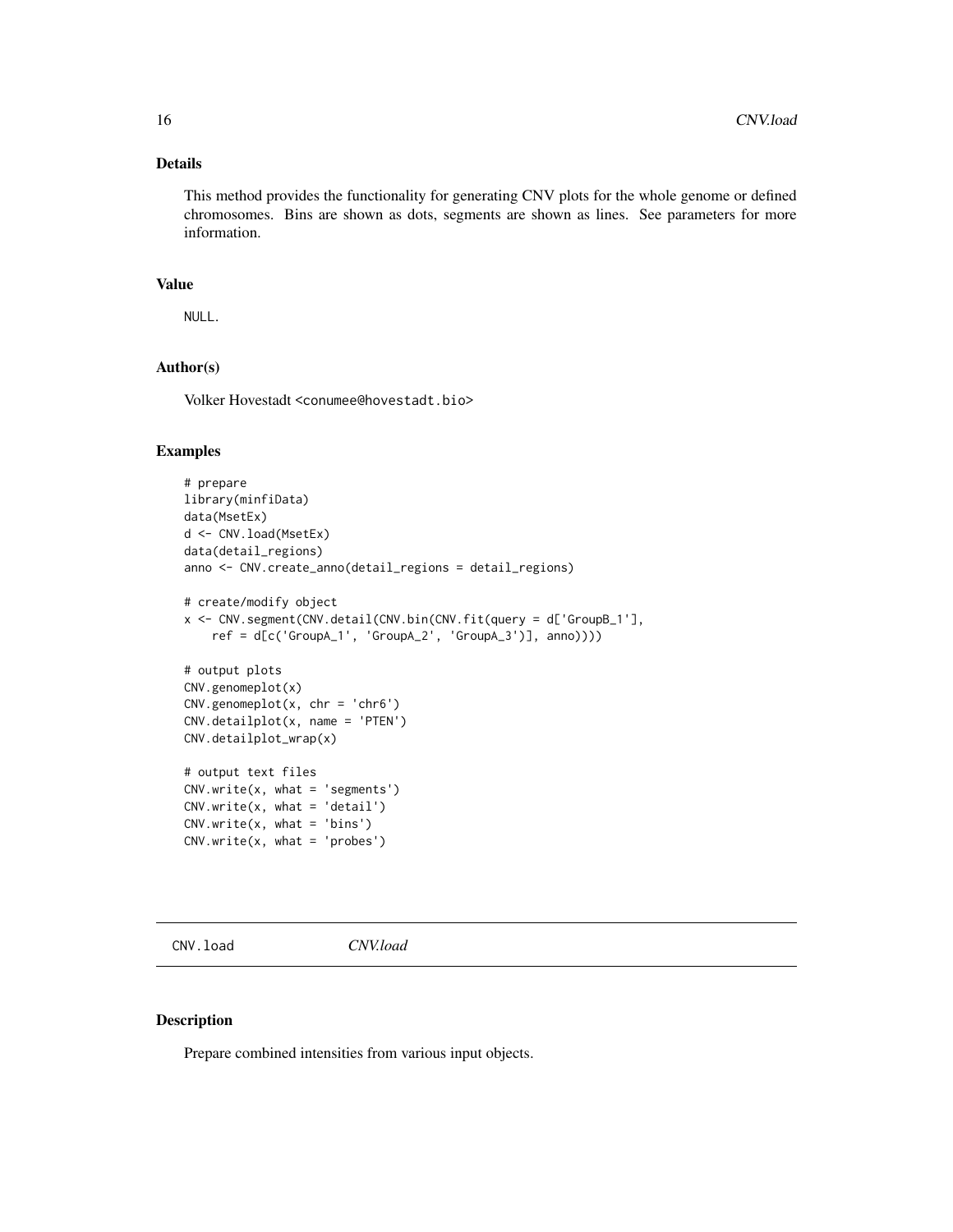#### CNV.load 17

#### Usage

```
CNV.load(input, ...)
## S4 method for signature 'GenomicRatioSet'
CNV.load(input, names = NULL)
## S4 method for signature 'MethylSet'
CNV.load(input, names = NULL)
## S4 method for signature 'data.frame'
CNV.load(input, names = NULL)
## S4 method for signature 'matrix'
CNV.load(input, names = NULL)
## S4 method for signature 'numeric'
CNV.load(input, names = NULL)
```
#### **Arguments**

| input | Object of MethylSet class (minfi package), data.frame class, matrix class or<br>numeric class.                                                               |
|-------|--------------------------------------------------------------------------------------------------------------------------------------------------------------|
| .     | Additional parameters (CNV, load generic, currently not used).                                                                                               |
| names | Vector specifying sample names. If not supplied, colnames are used. For MethylSet<br>input, the first column of pData(input) matching 'name' (grep) is used. |

#### Details

This method gathers combined intensities of the Methylated and Unmethylated signals for all supplied probes. Probe IDs must be supplied as row names or in a seperate column named 'ID\_REF' or 'TargetID'. If column names match 'intensity', only those columns are used. Else, if column names match 'signal' or 'methylated', only those columns are used. Otherwise, all columns are used.

#### Value

CNV.data object.

#### Author(s)

Volker Hovestadt <conumee@hovestadt.bio>

```
library(minfiData)
d <- CNV.load(MsetEx)
d
```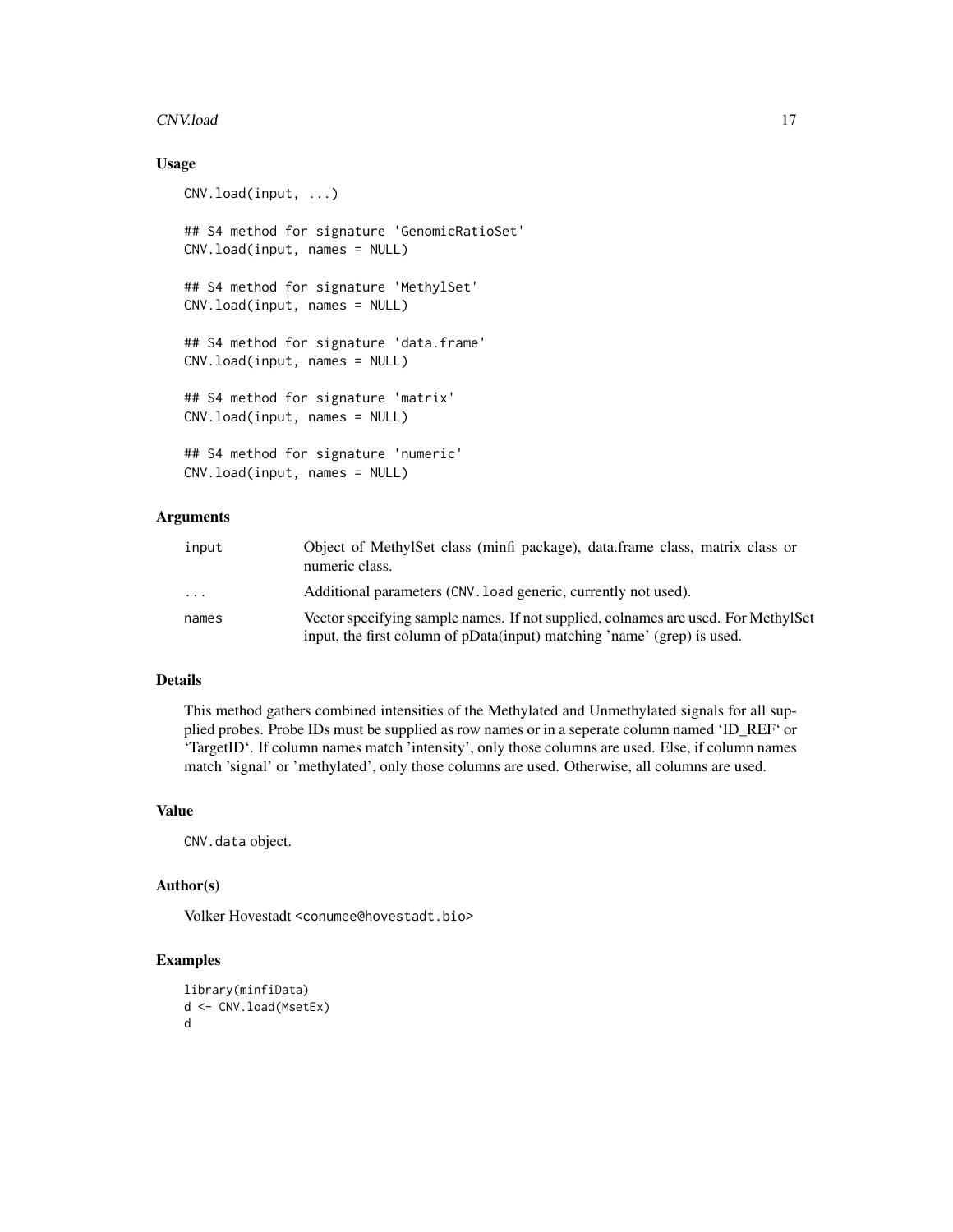<span id="page-17-0"></span>CNV.merge\_bins *CNV.merge\_bins*

#### Description

Merge bins containing less than the defined number probes with neighboring bin containing fewer probes.

#### Usage

```
CNV.merge_bins(hg19.anno, hg19.tile, bin_minprobes = 20, hg19.probes,
 bin_maxsize = 5e+06, verbose = FALSE)
```
#### Arguments

| hg19.anno     | foo |
|---------------|-----|
| hg19.tile     | foo |
| bin_minprobes | foo |
| hg19.probes   | foo |
| bin maxsize   | foo |
| verbose       | foo |

#### Value

GRanges object.

CNV.process *CNV.process*

#### Description

Given a case index, control indices, CNV.data, and CNV.anno, along with hints about sex chromosomes, call CN for a sample.

#### Usage

```
CNV.process(case, controls, CNdata, anno)
## S4 method for signature 'integer, integer, CNV.data, CNV.anno'
CNV.process(case, controls,
 CNdata, anno)
```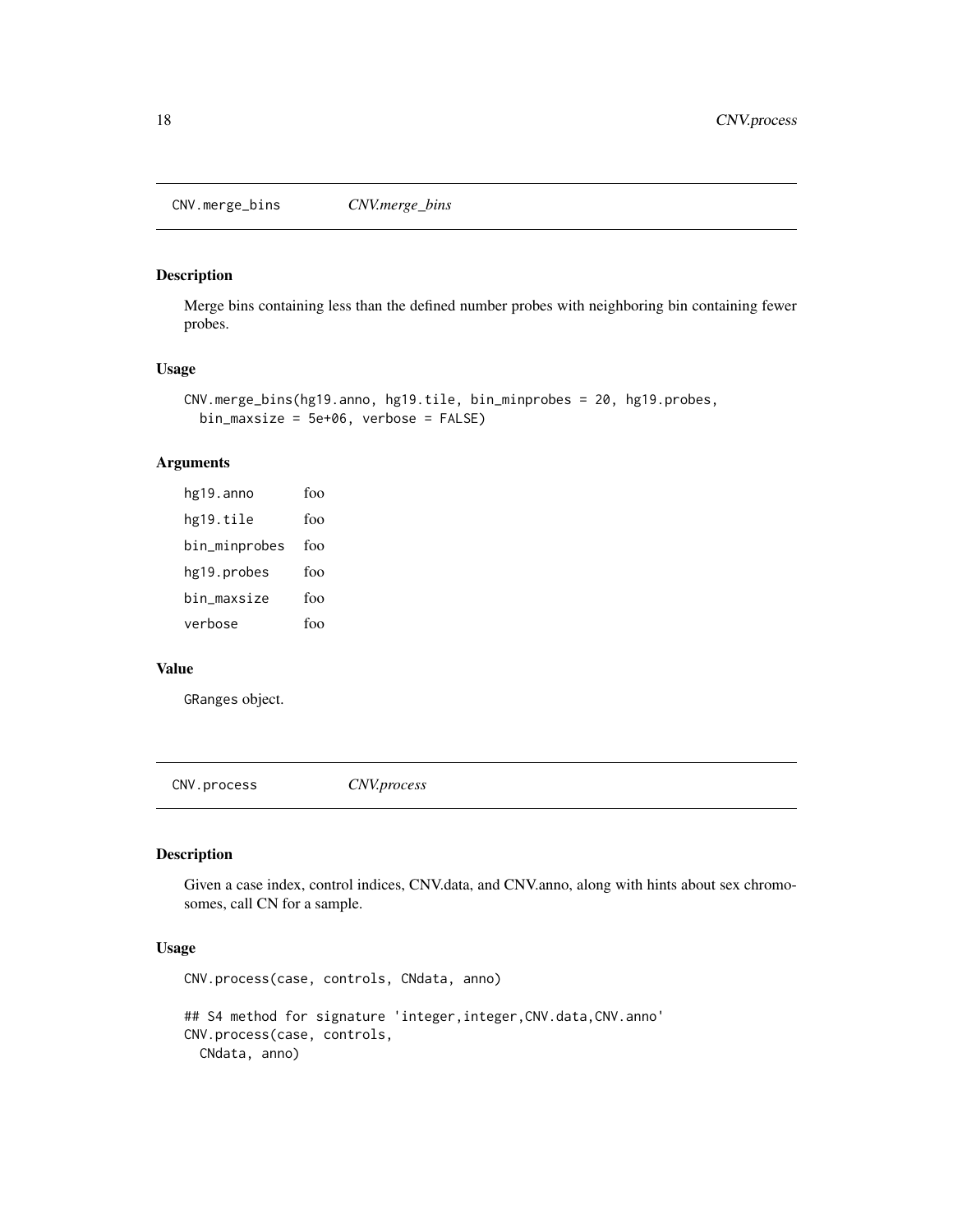#### <span id="page-18-0"></span>CNV.segment 19

#### Arguments

| case     | index of the case to process CN for. |
|----------|--------------------------------------|
| controls | indices of the control samples.      |
| CNdata   | CNV. data object.                    |
| anno     | CNV. anno object.                    |

#### Details

This method wraps most of conumee, and tries to call sex chromosomes properly using chrX/chrY information derived from the source GenomicRatioSet. For female subjects, chrY is dropped.

#### Value

CNV.analysis object.

#### Author(s)

Tim Triche, Jr. <tim.triche@gmail.com>

CNV.segment *CNV.segment*

Segment bin values (wrapper of DNAcopy package).

#### Usage

Description

```
CNV.segment(object, ...)
## S4 method for signature 'CNV.analysis'
CNV \text{.segment}(\text{object}, \text{ alpha} = 0.001, \text{ nperm} = 50000,min.width = 5, undo.splits = "sdundo", undo.SD = 2.2, verbose = \theta,
  ...)
```
#### Arguments

| object      | CNV. analysis object.                                                        |
|-------------|------------------------------------------------------------------------------|
| $\cdots$    | Additional parameters supplied to the segment method of the DNAcopy package. |
| alpha       | See details. Defaults to 0.001.                                              |
| nperm       | See details. Defaults to 50000.                                              |
| min.width   | See details. Defaults to 5.                                                  |
| undo.splits | See details. Defaults to 'sdundo'.                                           |
| undo.SD     | See details. Defaults to 2.2.                                                |
| verbose     | See details. Defaults to 0.                                                  |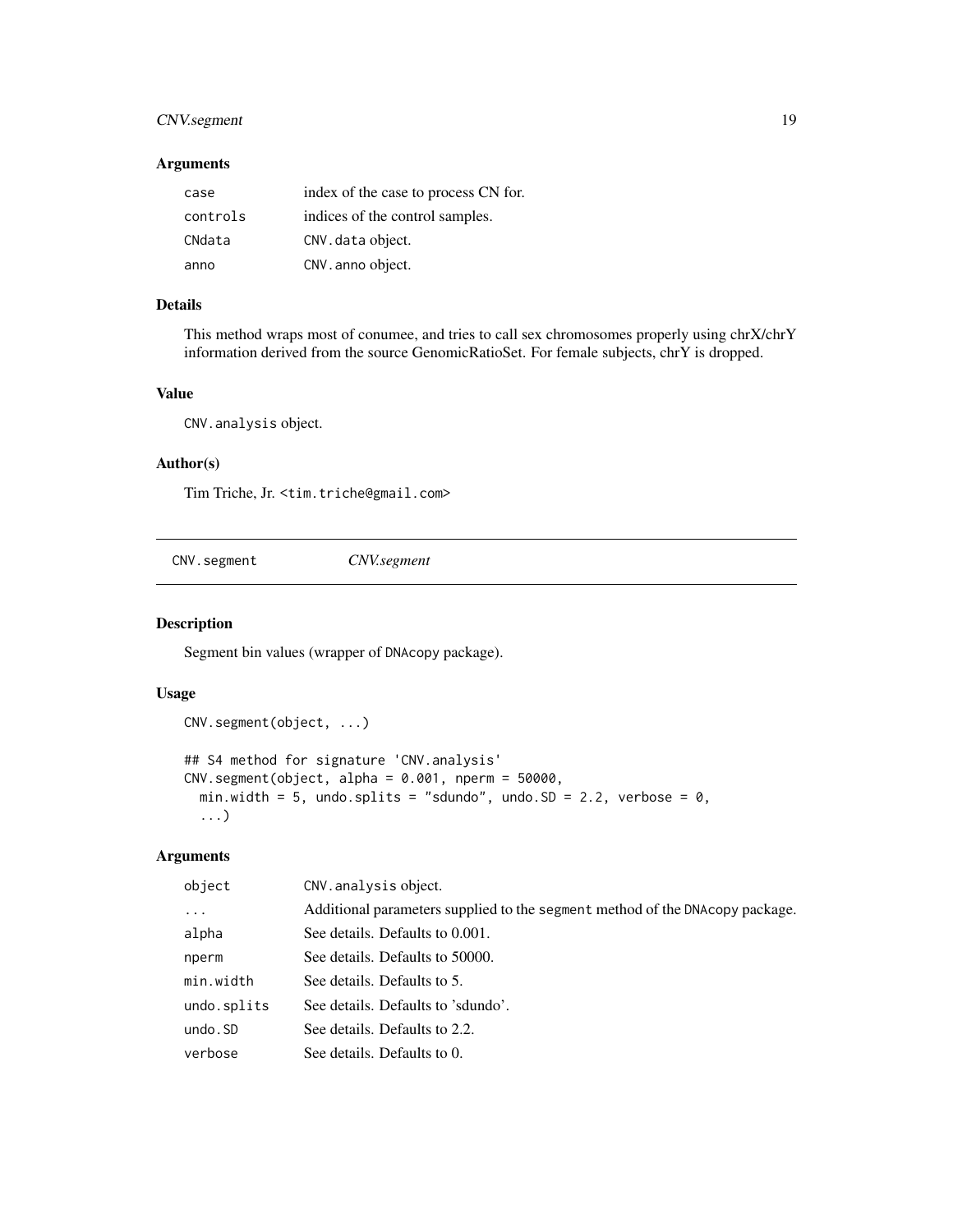#### <span id="page-19-0"></span>Details

This method is a wrapper of the CNA, segment, segments.summary and segments.p methods of the DNAcopy package. Please refer to the respective man pages for more detailed information. The default parameters of CNV. segment override some of the default parameters of segment and are optimized for 450k data CNV analysis.

#### Value

```
CNV.analysis object.
```
#### Author(s)

Volker Hovestadt <conumee@hovestadt.bio>

#### Examples

```
# prepare
library(minfiData)
data(MsetEx)
d <- CNV.load(MsetEx)
data(detail_regions)
anno <- CNV.create_anno(detail_regions = detail_regions)
# create object
x <- CNV.fit(query = d['GroupB_1'], ref = d[c('GroupA_1', 'GroupA_2', 'GroupA_3')], anno)
# modify object
x \leftarrow CNV.bin(x)
x \leftarrow \text{CNV}. \text{detail}(x)x \leftarrow CNV.segment(x)
# general information
x
show(x)
# coefficients of linear regression
coef(x)
# show or replace sample name
names(x)
names(x) <- 'Sample 1'
```
CNV.write *CNV.write*

#### Description

Output CNV analysis results as table.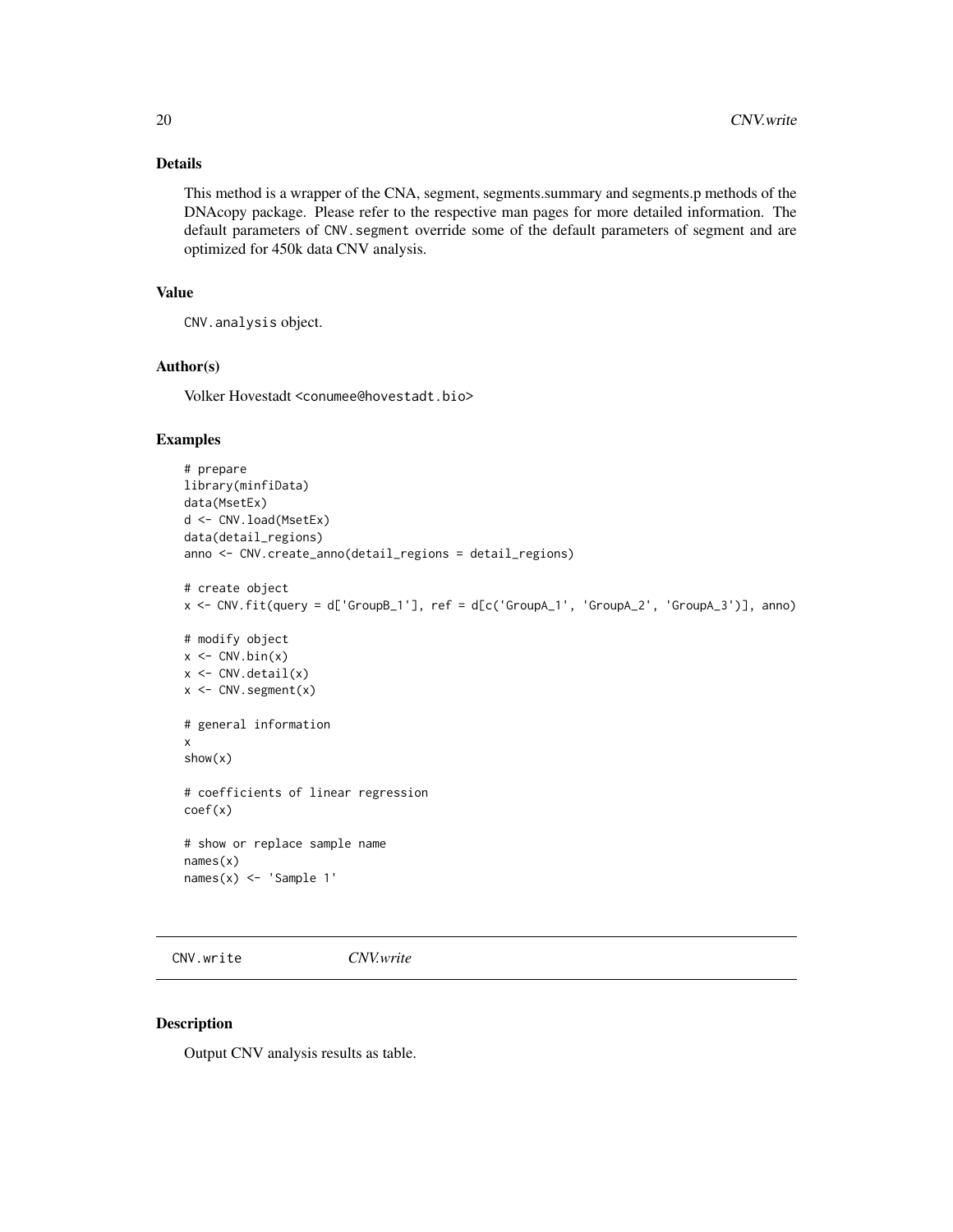#### $C_{\text{NV}}$  write 21

#### Usage

```
CNV.write(object, ...)
```

```
## S4 method for signature 'CNV.analysis'
CNV.write(object, file = NULL, what = "segments")
```
#### Arguments

| object   | CNV. analysis object.                                                                                                                  |
|----------|----------------------------------------------------------------------------------------------------------------------------------------|
| $\cdots$ | Additional parameters (CNV. write generic, currently not used).                                                                        |
| file     | Path where output file should be written to. Defaults to NULL: No file is written,<br>table is returned as data frame object.          |
| what     | character. This should be (an unambiguous abbreviation of) one of 'probes',<br>'bins', 'detail' or 'segments'. Defaults to 'segments'. |

#### Value

if parameter file is not supplied, the table is returned as a data. frame object.

```
# prepare
library(minfiData)
data(MsetEx)
d <- CNV.load(MsetEx)
data(detail_regions)
anno <- CNV.create_anno(detail_regions = detail_regions)
# create/modify object
x <- CNV.segment(CNV.detail(CNV.bin(CNV.fit(query = d['GroupB_1'],
    ref = d[c('GroupA_1', 'GroupA_2', 'GroupA_3')], anno))))
# output plots
CNV.genomeplot(x)
CNV.genomeplot(x, chr = 'chr6')
CNV.detailplot(x, name = 'PTEN')
CNV.detailplot_wrap(x)
# output text files
CNV.write(x, what = 'segments')CNV.write(x, what = 'detail')CNV.write(x, what = 'bins')CNV.write(x, what = 'probes')
```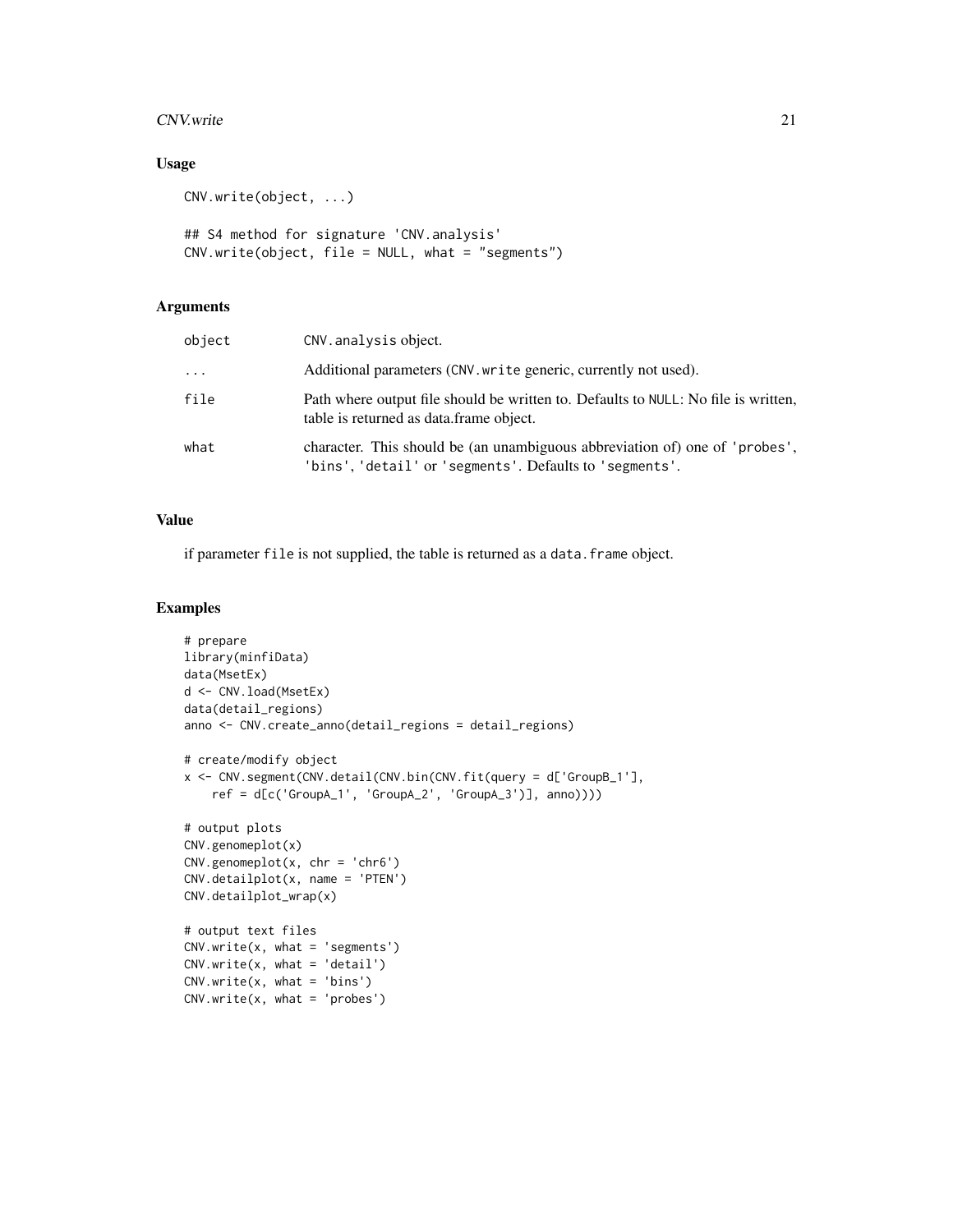<span id="page-21-0"></span>detail\_regions *detail\_regions*

#### Description

Example of genomic regions to be analyzed in detail (e.g. candidate oncogenes/TSGs).

#### Details

Imported using rtracklayer. Raw data stored in inst/extdata/detail\_regions.bed.

#### Author(s)

Volker Hovestadt <conumee@hovestadt.bio>

exclude\_regions *exclude\_regions*

#### Description

Example of genomic regions to exclude (e.g. known polymorphic regions).

#### Details

Imported using rtracklayer. Raw data stored in inst/extdata/exclude\_regions.bed.

#### Author(s)

Volker Hovestadt <conumee@hovestadt.bio>

read.450k.url *read.450k.url*

#### Description

Read IDAT files from the web.

#### Usage

 $read.450k.util(url = NULL, idat = NULL)$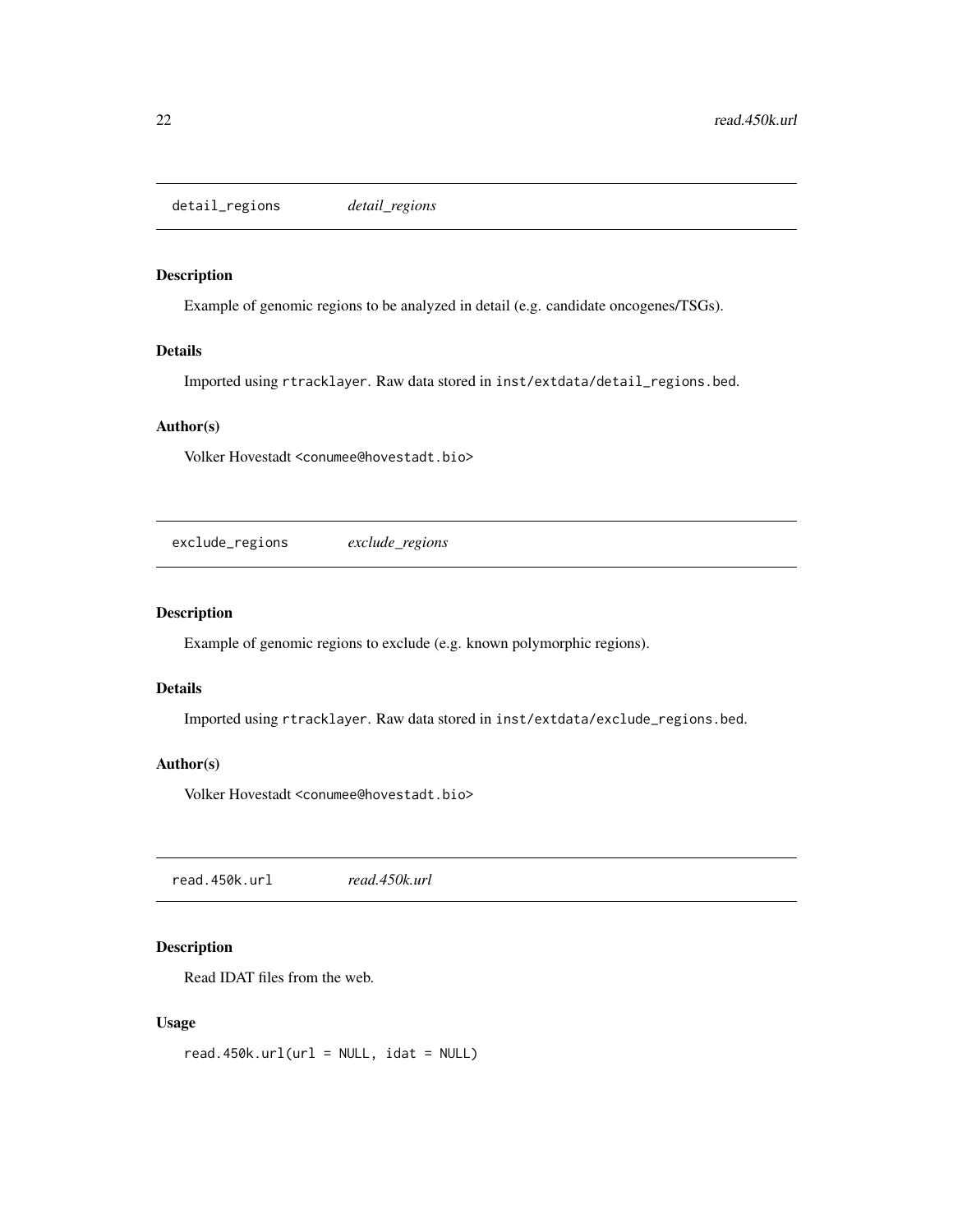#### <span id="page-22-0"></span>tbl\_ucsc 23

#### Arguments

| url  | URL of the directory in which the IDAT files are located.                                    |
|------|----------------------------------------------------------------------------------------------|
| idat | Vector of IDAT names, url and idat default to the TCGA example described<br>in the vignette. |

#### Details

This method downloads the provided list of IDAT files to a temporary folder (using the RCurl package). It then uses the 'read.450k.exp' method of the 'minfi' package.

#### Value

RGChannelSet object.

#### Author(s)

Volker Hovestadt <conumee@hovestadt.bio>

#### Examples

RGsetTCGA <- read.450k.url()

tbl\_ucsc *tbl\_ucsc*

#### Description

UCSC tables required for creating annotation object.

#### Details

Imported using rtracklayer::browserSession('UCSC'): chromInfo, gap, cytoBand.

#### Author(s)

Volker Hovestadt <conumee@hovestadt.bio>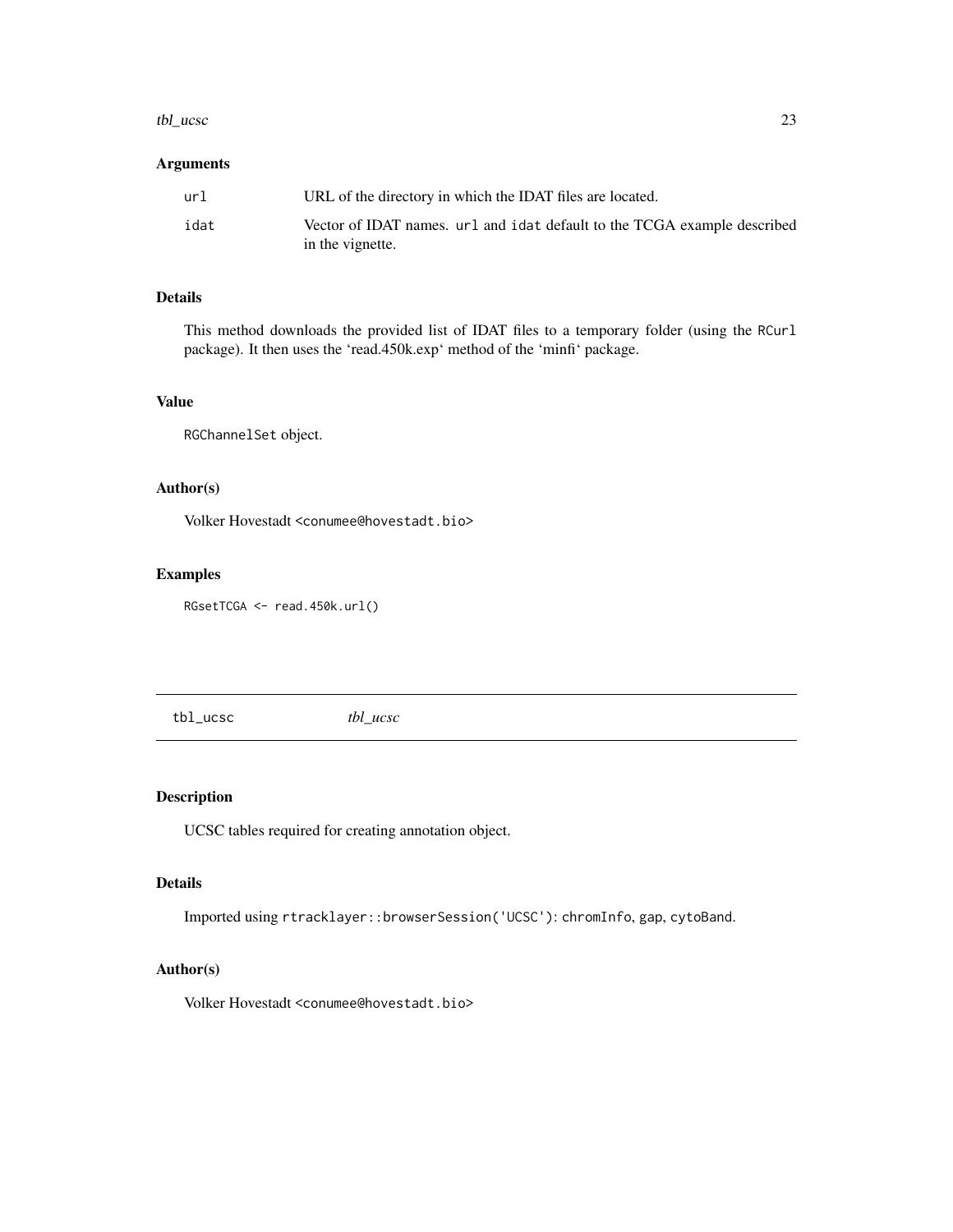<span id="page-23-0"></span>tcgaBRCA.sentrix2name *tcgaBRCA.sentrix2name*

#### Description

Named vector for Sentrix ID to TCGA ID conversion of breast cancer example data (see README).

#### Details

Based on https://tcga-data.nci.nih.gov/tcgafiles/ftp\_auth/distro\_ftpusers/anonymous/tumor/brca/cgcc/

#### Author(s)

Volker Hovestadt <conumee@hovestadt.bio>